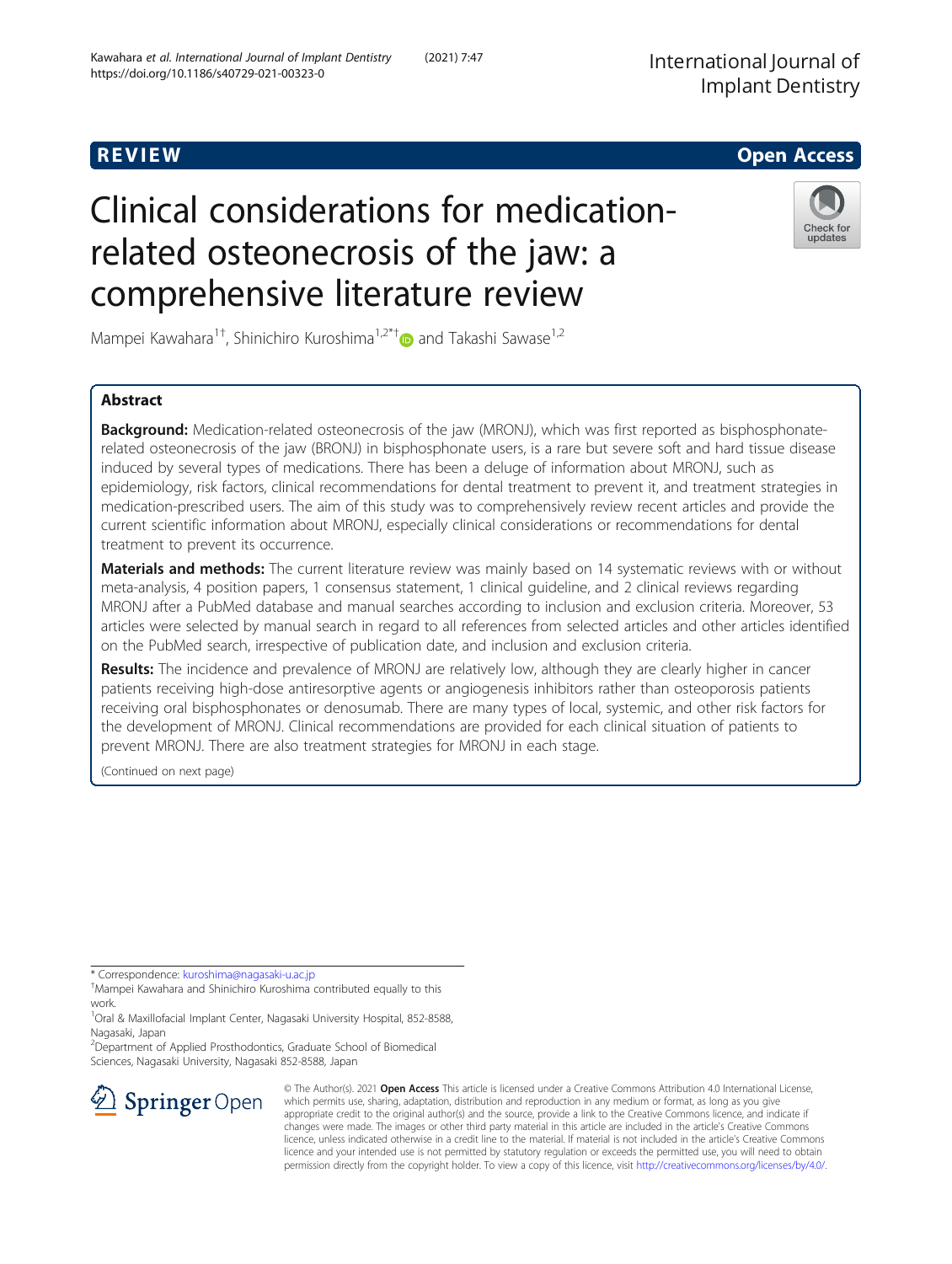## (Continued from previous page)

**Conclusions:** General dentists should perform appropriate dental treatment to prevent MRONJ in the patients prior to or when receiving medications that could induce MRONJ. Moreover, there are treatment strategies for MRONJ in each stage that oral surgeons could follow. Adequate and updated clinical information regarding MRONJ based on scientific data is required whenever possible.

Keywords: Medication-related osteonecrosis of the jaw, Antiresorptive agents, Bisphosphonates, Denosumab, Angiogenesis inhibitors

## Background

Medication-related osteonecrosis of the jaw (MRONJ) [[1,](#page-9-0) [2\]](#page-9-0), which includes bisphosphonate-related osteonecrosis of the jaw (BRONJ) [[3\]](#page-9-0), denosumab-related osteonecrosis of the jaw (DRONJ)  $[4, 5]$  $[4, 5]$  $[4, 5]$  $[4, 5]$ , and osteonecrosis of the jaw induced by angiogenesis inhibitors  $[6]$ , is a rare but intractable disease. MRONJ has been shown to be one of the serious adverse side effects of antiresorptive agents such as bisphosphonates and anti-receptor activator of NF-kappa B ligand (denosumab) or angiogenesis inhibitors. Antiresorptive agents have been widely used to treat osteoporosis, hypercalcemia caused by malignant tumors, and skeletal-related events (SREs) such as bone pain and pathological fractures of vertebrae induced by multiple myeloma and solid tumors. Angiogenesis inhibitors such as the anti-vascular endothelial growth factor (VEGF) antibody agent bevacizumab have also been used for the treatment of several cancers. Recently, other medications such as neutralizing antibodies to tumor necrosis factor (TNF)-α, CD20, and sclerostin, and molecular targeted drugs, have been reported to possibly induce MRONJ [\[7](#page-9-0)], which indicates that the number of MRONJ patients has increased with the increased number of systemic diseases requiring antiresorptive agents and/or other medications each year.

MRONJ worsens oral health-related quality of life [\[8](#page-9-0)], prevents ideal dental treatment, and decreases activities of daily living, due to chewing disability and defects of jaw bones caused by surgical treatment and/or pathological progression of MRONJ. Therefore, clarifying the exact mechanisms of and establishing treatment strategies for MRONJ are imperative. However, scientific data about the pathophisiology of and definitive treatment strategies for MRONJ are limited. Indeed, sufficient scientific evidence for the current treatment methods has not been established, although several types of therapies for MRONJ have been tried. However, dentists have to perform daily dental treatment in patients who receive high-risk medications for developing MRONJ. Therefore, available clinical information about what we should do when performing dental treatments in osteoporosis and cancer patients receiving antiresorptive agents or other medications is imperative to prevent development of MRONJ. Thus, the aims of this study

were to (1) comprehensively review the current definitions, epidemiology, risk factors, and staging of and treatment strategies for MRONJ; and (2) provide clinical considerations or recommendations and precautions when dental treatment is performed in patients receiving high-risk medications for developing MRONJ to prevent its occurrence. The null hypothesis for this study was that "clinical considerations or recommendations for dental treatment are similar between in patients prior to or receiving high-risk medications for developing MRONJ and healthy patients not using these medications," even though this was a literature review without any statistical analysis and was not a systematic review and meta-analysis.

## Materials and methods

## PICO question

The question in this literature review was formatted according to the Population, Intervention, Comparison, and Outcomes (PICO) framework, as follows:

• Population: Human subjects

• Intervention: Dental treatment in patients prior to or receiving high-risk medications for developing MRONJ

• Comparison: Dental treatment in healthy patients not taking high-risk medications for developing MRONJ

• Outcome: Clinical considerations or recommendations for dental treatment

### Literature search strategy

A literature search was conducted on PubMed. The following search terms were used: "osteonecrosis," "osteonecrosis of the jaw," "jaw necrosis," "bisphosphonate(s)," "denosumab," "RANKL," "medication," "antiresorptive(s), " "antiresorptive agent," "literature review," "review," "systematic review," "statement," and "guideline." The PubMed search was independently performed by the two reviewers (M.K. and S.K.). The inclusion criteria were as follows: (1) articles published in English or German from December 2014 to December 2020; (2) human studies; and (3) review articles, systematic reviews, systematic reviews and meta-analyses, consensus statements, and guidelines. The exclusion criteria were as follows: (1) animal studies; and (2) in vitro studies. The related entry key words were used in different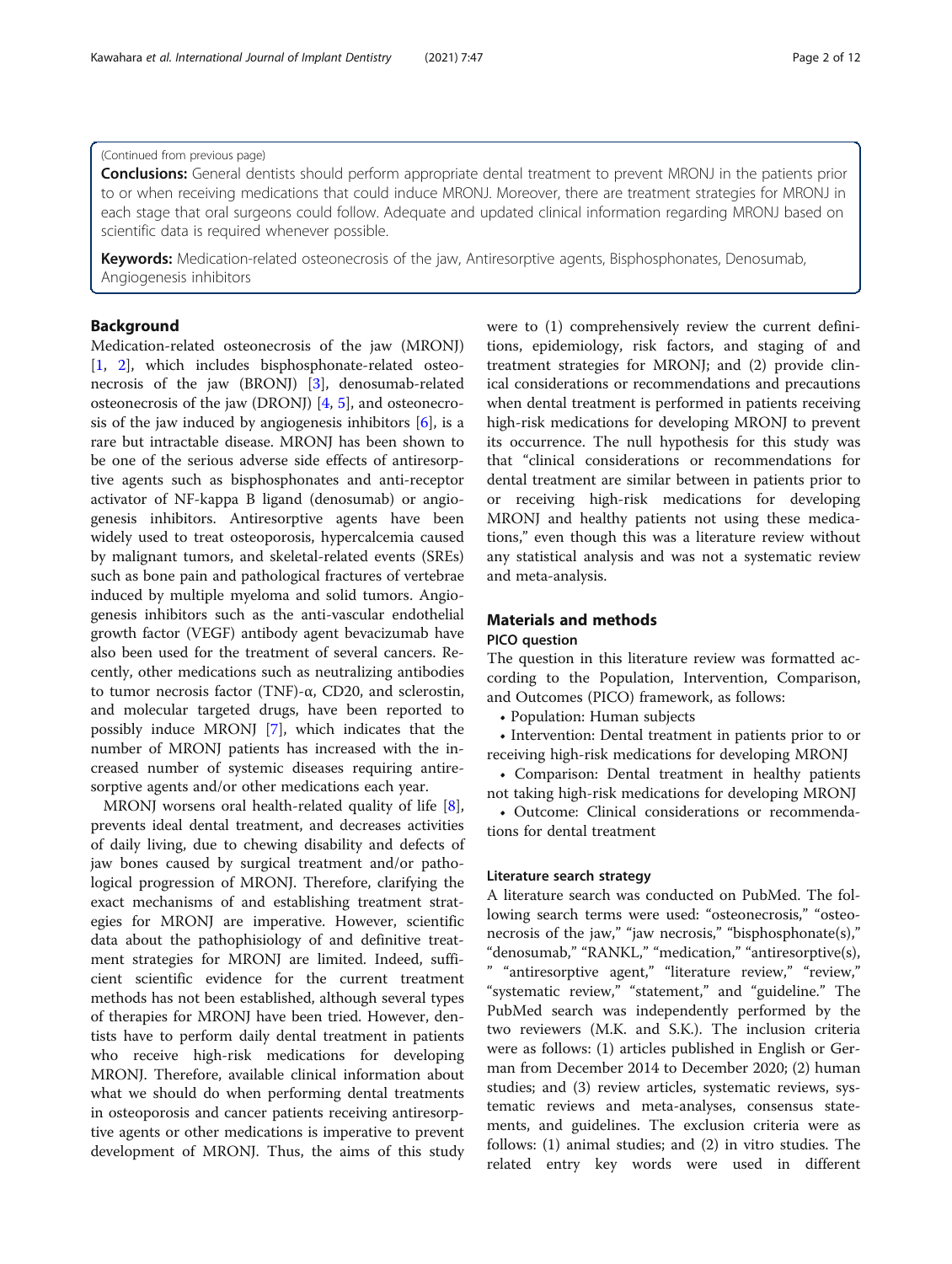combinations using the Boolean operators "AND" and "OR" for the PubMed search as follows: #1 ("osteonecrosis" OR "osteonecrosis of the jaw" OR "jaw necrosis") AND #2 ("bisphosphonate(s)" OR "denosumab" OR "RANKL" OR "medication" OR "antiresorptive" OR "antiresorptive agent") AND #3 ("literature review" OR "review" OR "systematic review" OR "systematic review and meta-analysis" OR "statement" OR and "guideline"). Moreover, a manual search was also conducted in regard to all references from selected articles and other articles identified on the PubMed search, irrespective of publication date, and inclusion and exclusion criteria.

Studies were investigated by screening the titles and abstracts, and included in this study by final discussion between SK and MK. Additional reviewer (TS) was also consulted for agreement when 2 independent reviewers disagree the results of screening. A total of 161 articles that fulfilled the inclusion criteria on the PubMed search were selected. Seventy-five of the articles were systematic reviews with or without a meta-analysis, 2 articles were consensus statements, 5 articles were clinical guidelines, and 33 were other types of research articles. After title and abstract screening, a total of 22 articles were selected for full-text review in addition to 53 articles selected by manual search.

## Results

## Current definition and staging of MRONJ

First of all, a correct diagnosis of MRONJ is needed. Lesions in the maxillofacial region that fulfill the following clinical situations are diagnosed as MRONJ: "(1) exposed bone in the maxillofacial region that does not heal within 8 weeks after identification by a health care provider; (2) current or previous treatment with antiresorptive or antiangiogenic agents; and (3) no history of

Table 1 Clinical and imaging findings of MRONJ in each stage

|                                 |  |  | radiation therapy to the jaws or obvious metastatic dis- |  |
|---------------------------------|--|--|----------------------------------------------------------|--|
| ease to the jaws" $[1, 2, 9]$ . |  |  |                                                          |  |

A well-established optimal staging system should be used after the diagnosis of MRONJ, since appropriate staging of MRONJ based on clinical symptoms and radiographic findings helps clinicians provide appro-priate treatment strategies for MRONJ patients [\[1](#page-9-0), [2](#page-9-0), [10\]](#page-9-0) (Tables 1 and [2\)](#page-3-0), although there is no clinical evidence regarding which staging systems are recommended due to no validation of the different systems [[10\]](#page-9-0). The setting of stage 0 has been controversial, since it has been reported that 50% of them developed MRONJ in clinical situations, although the remaining of 50% may not progress to clinically evident MRONJ [\[10](#page-9-0), [11](#page-9-0)].

## Epidemiology of MRONJ

Recently, evidence regarding the epidemiology of MRONJ has been accumulated. In this section, the prevalence and incidence rates of BRONJ, DRONJ, and other MRONJs are described by the type of drug administered (Table [3\)](#page-3-0).

## High-dose bisphosphonate and denosumab users with cancers

The latest systematic review and meta-analysis with 13, 857 patients reported that the prevalence of BRONJ in cancer patients receiving zoledronic acid (Zol) ranged from 0.4% to 1.6%, 0.8% to 2.1%, and 1.0% to 2.3% after 1, 2, and 3 years of Zol exposure, respectively, whereas the prevalence of DRONJ in cancer patients receiving denosumab ranged from 0.5% to 2.1%, 1.1% to 3.0%, and 1.3% to 3.2% after 1, 2, and 3 years of denosumab exposure, respectively  $[12]$  $[12]$  $[12]$ . The study also showed that DRONJ occurred significantly more often than BRONJ

|         | <b>Staging Clinical symptoms</b>                                                                                                                                                                                                                                                                                                                                                                              | Imaging findings                                                                                                                                                                                                                                                               |  |  |
|---------|---------------------------------------------------------------------------------------------------------------------------------------------------------------------------------------------------------------------------------------------------------------------------------------------------------------------------------------------------------------------------------------------------------------|--------------------------------------------------------------------------------------------------------------------------------------------------------------------------------------------------------------------------------------------------------------------------------|--|--|
| Stage 0 | no bone exposure/necrosis, deep periodontal pocket, loose tooth,<br>oral mucosal ulcer, swelling, abscess formation, trismus,<br>hypoesthesia/numbness of the lower lip (Vincent's symptom), non-<br>odontogenic pain                                                                                                                                                                                         | sclerotic alveolar bone, remaining tooth extraction socket, alveolar<br>bone loss or resorption not attributable to chronic periodontal<br>disease, changes to trabecular pattern—dense bone and no new<br>bone in extraction sockets, regions of osteosclerosis involving the |  |  |
| Stage 1 | asymptomatic bone exposure/necrosis without signs of infection, or<br>fistula in which the bone is palpable with a probe                                                                                                                                                                                                                                                                                      | alveolar bone or surrounding basilar bone, thickening or obscuring<br>of the periodontal ligament (thickening of the lamina dura, sclerosis,<br>and decreased periodontal ligament space)                                                                                      |  |  |
| Stage 2 | bone exposure/necrosis associated with pain, infection, fistula in<br>which bone is palpable with a probe or at least one of the following<br>symptoms including bone exposure/necrosis over the alveolar bone,<br>which result in pathologic fracture, extraoral fistula, nasal/maxillary<br>sinus fistula formation, or advanced osteolysis extending to the<br>mandibular inferior edge or maxillary sinus |                                                                                                                                                                                                                                                                                |  |  |
| Stage 3 | bone exposure/necrosis associated with pain, infection, or at least<br>one of the following symptoms, or fistula in which bone is palpable<br>with a probe. Bone exposure/necrosis over the alveolar bone. As a<br>result, pathologic fracture or extraoral fistula, nasal/maxillary sinus<br>fistula formation, or advanced osteolysis extending to the<br>mandibular inferior edge or maxillary sinus       | osteosclerosis/osteolysis of the surrounding bone (cheek bone,<br>palatine bone), pathologic mandibular fracture, and osteolysis<br>extending to the maxillary sinus floor                                                                                                     |  |  |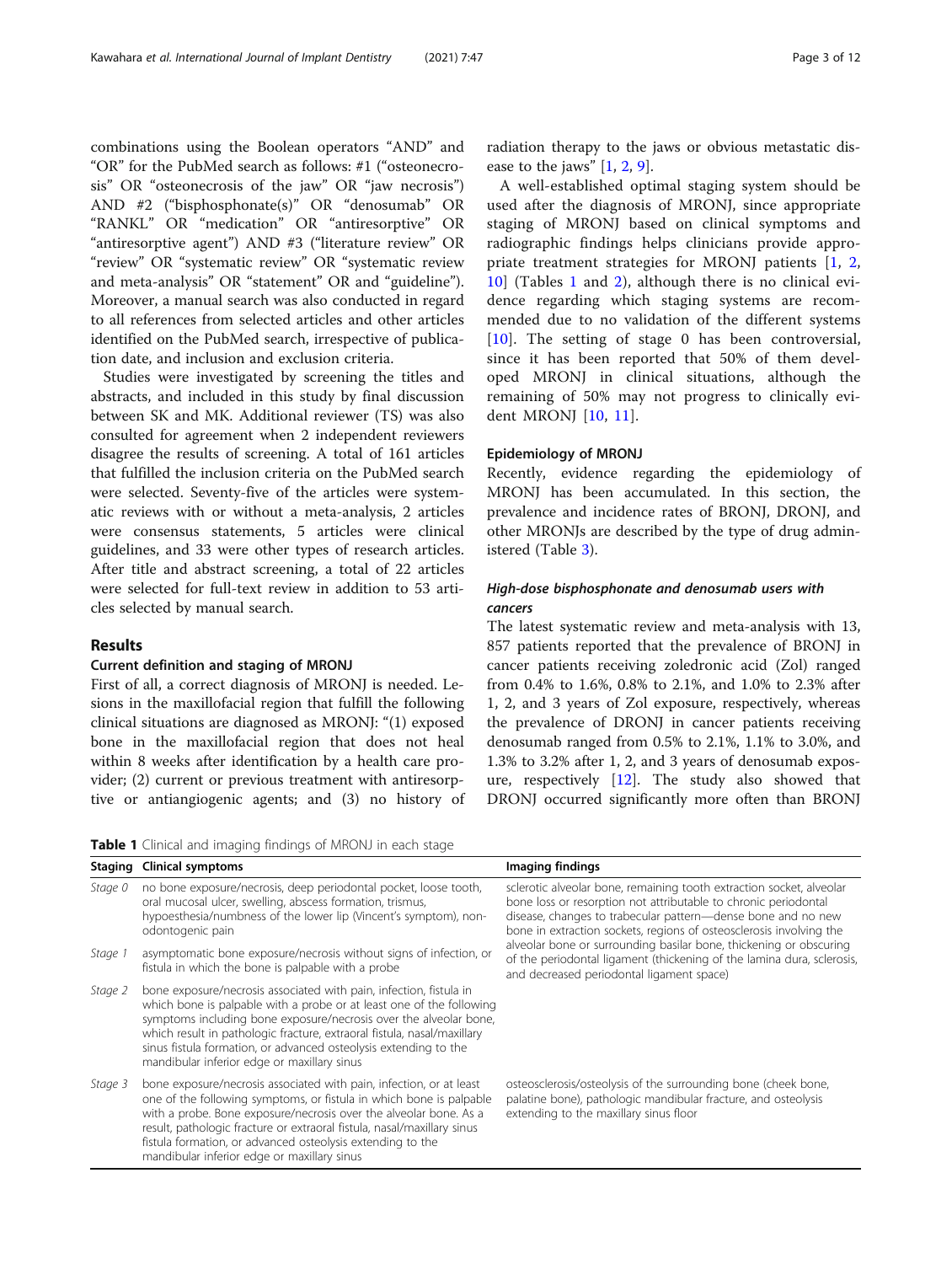<span id="page-3-0"></span>Table 2 Staging and treatment strategies for MRONJ

|         | <b>Staging Clinical symptoms</b>                                                                                                                                                                                                                                                     |
|---------|--------------------------------------------------------------------------------------------------------------------------------------------------------------------------------------------------------------------------------------------------------------------------------------|
| Stage 0 | systemic management, including use of pain medications and antibiotics improvement of oral hygiene (rinsing and cleaning of fistulas and<br>periodontal pockets)                                                                                                                     |
| Stage 1 | antibacterial mouth rinse clinical follow-up on a quarterly basis improvement of oral hygiene (rinsing and cleaning of fistulas and<br>periodontal pockets) patient education and review of indications for continued bisphosphonate therapy                                         |
| Stage 2 | combination or monotherapy of symptomatic treatment with oral antibiotics and/or oral antibacterial mouth rinse pain control<br>debridement to relieve soft tissue irritation and infection control                                                                                  |
| Stage 3 | antibacterial mouth rinse antibiotic therapy and pain control surgical debridement or resection for longer-term palliation of infection and<br>pain extraction of tooth in exposed bone/necrotic bone as source of infection maintenance of nutrition with supplements and infusions |

in cancer patients after 1, 2, and 3 years of exposure to antiresorptive agents, although the prognosis of DRONJ was similar to that of BRONJ [[12\]](#page-9-0). The International Task Force on Osteonecrosis of the Jaw has reported that the incidence of BRONJ in cancer patients treated with intravenous (IV) bisphosphonates including Zol ranged from 0 to 12,222 per 100,000 patient-years, whereas the incidence of DRONJ in cancer patients treated with denosumab ranged from 0 to 2,316 per 100, 000 patient-years [\[2\]](#page-9-0).

## Low-dose bisphosphonate and denosumab users with osteoporosis

It has been estimated that the prevalence of antiresorptive agent-related ONJ (ARONJ) in osteoporosis patients ranges from 0.001 to 0.01% in Australia, Canada, Germany, the USA, and Sweden. It has been reported that the prevalence of BRONJ in osteoporosis patients taking oral bisphosphonates ranges 0% to 0.04%, although it is usually less than  $0.001\%$  [[2,](#page-9-0) [9](#page-9-0), [13](#page-9-0)–[15\]](#page-9-0). However, there have been limited data on the prevalence of DRONJ.

The incidence of BRONJ in patients taking oral bisphosphonates for the treatment of osteoporosis ranges from 1.04 to 69 per 100,000 patient-years, whereas in osteoporosis patients receiving IV bisphosphonates, it ranges from 0 to 90 per 100,000 patientyears. On the other hand, the incidence of DRONJ in

|  | Table 3 Epidemiology of MRONJ |  |
|--|-------------------------------|--|
|--|-------------------------------|--|

patients receiving denosumab for treatment of osteoporosis ranges from 0 to 30.2 per 100,000 patient-years. Therefore, the incidence of ARONJ in osteoporosis patients is relatively very low, regardless of the types of antiresorptive agents [[2\]](#page-9-0).

## Angiogenic inhibitor users

Guarneri et al have reported that the prevalence of ONJ in advanced breast cancer patients receiving an angiogenic inhibitor, monoclonal antibody to VEGF (bevacizumab), ranged from 0.3 to 0.4%, whereas the prevalence with bevacizumab and bisphosphonate com-bination therapy ranged from 0.9 to 2.4% [[16](#page-9-0)].

## Other medication users

One systematic review and one review have reported on MRONJ unrelated to antiresorptive agents and angiogenic inhibitors [[7,](#page-9-0) [17\]](#page-9-0), although there were not descriptions regarding the incidence and prevalence of MRONJ unrelated to them. In 2019, 30 tyrosine kinase inhibitors were approved. Between 2010 and 2014, 418 cases of ONJ induced by tyrosine kinase inhibitors (sunitinib, sorafenib, pazopanib, and axitinib) were reported to the U.S. Food and Drug Administration [[18\]](#page-9-0). Other tyrosine kinase inhibitors such as imatinib [[19](#page-9-0)], regorafenib [\[20](#page-9-0)], and cabozantanib  $[21]$  $[21]$  have also been reported to possibly cause MRONJ. Monoclonal antibodies (rituximab, adalimumab, infliximab, and romosozumab) have also

| <b>MRONJ-inducing drugs</b>                         | Prevalence                                                      | Incidence                                                                     |
|-----------------------------------------------------|-----------------------------------------------------------------|-------------------------------------------------------------------------------|
| Oral bisphosphonates Intravenous<br>bisphosphonates | <0.001% (0% to 0.04%) 1.0% to 2.3% for 3-year<br>administration | 1.04 to 69 per 100,000 patient-years 0 to 12,222 per<br>100,000 patient-years |
| Anti-RANKL antibody Osteoporosis Cancer             | 1.3% to 3.2% for 3-year administration                          | 0 to 30.2 per 100,000 patient-years 0 to 2,316 per<br>100,000 patient-years   |
| Angiogenic inhibitors                               | 0.3% to 0.4%                                                    |                                                                               |
| Anti-sclerostin antibody                            | Unknown                                                         | Unknown                                                                       |
| Anti-TNFa antibody                                  |                                                                 |                                                                               |
| Anti-CD20 antibody                                  |                                                                 |                                                                               |
| Other monoclonal antibodies                         |                                                                 |                                                                               |
| Tyrosine kinase inhibitors                          |                                                                 |                                                                               |
| mTOR inhibitors                                     |                                                                 |                                                                               |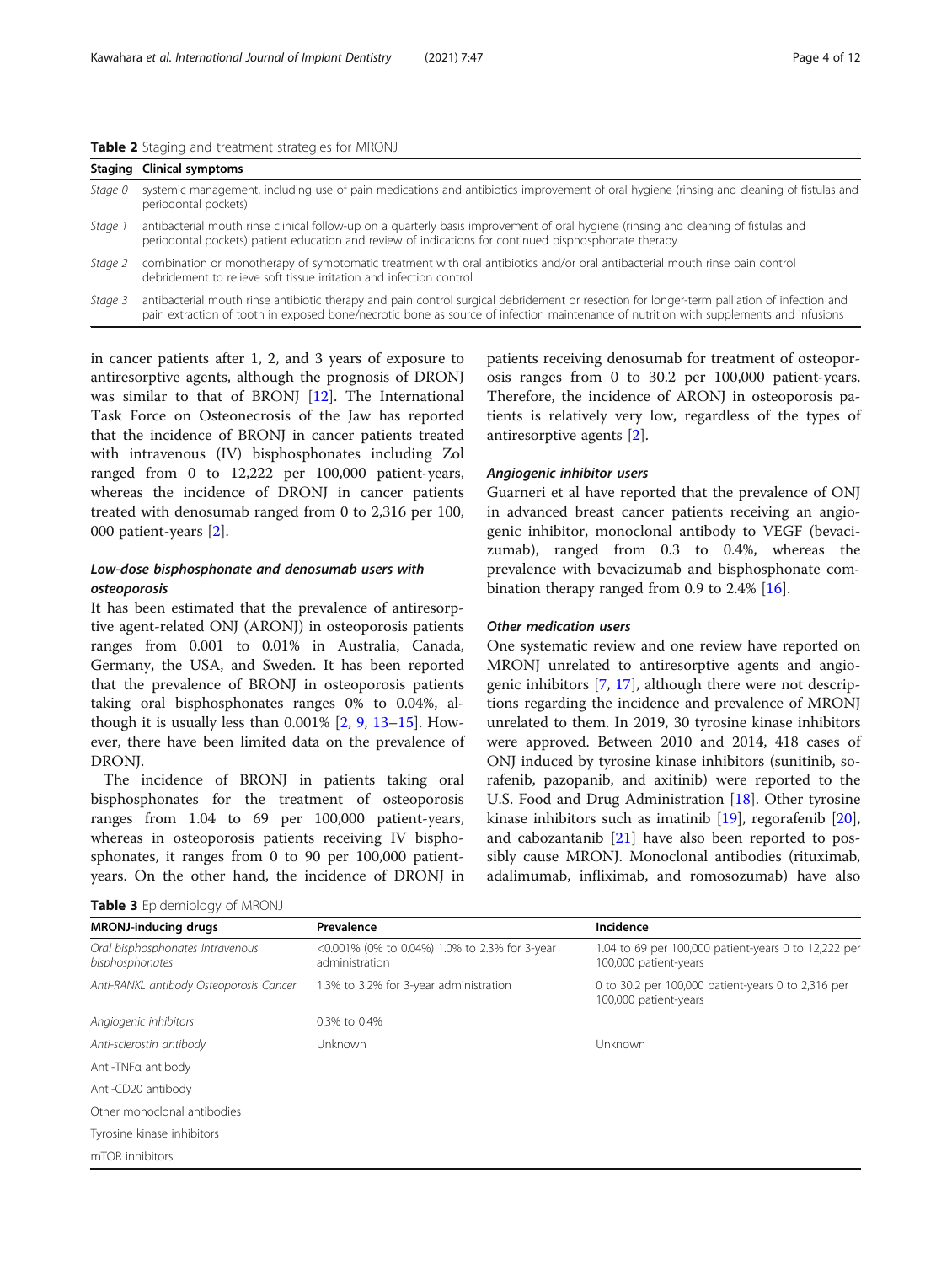been reported to possibly induce MRONJ, as well as denosumab and bevacizumab. Two cases by rituximab [[22,](#page-9-0) [23](#page-9-0)], 4 cases by adalimumab and infliximab, which are monoclonal TNF-α antibodies [[24\]](#page-9-0), and 2 cases by romosozumab, which is a human monoclonal sclerostin antibody [[25](#page-10-0)], have been reported to possibly cause MRONJ. mTOR inhibitors (everolimus and temsirolimus) and immunosuppressants (methotrexate and corticosteroids) may also cause MRONJ. However, caution is needed when interpreting MRONJ cases unrelated antiresorptive drugs and angiogenic inhibitors, since MRONJ cases caused by the above-mentioned medications are extremely rare [\[7](#page-9-0), [17](#page-9-0)].

## Triggering factors and risk factors for MRONJ, comorbidities, and medications Triggering factors for MRONJ

A recent systematic review investigating 3198 cases of BRONJ reported the triggering factors for BRONJ, regardless of administration routes, with 61.7%, 14.8%, 7.4%, 7.2%, 5.0%, and 3.9% of BRONJ triggered by tooth extraction, spontaneous onset, prosthesis-induced trauma such as ill-fitting dentures, history of dental surgery, periodontitis, and dental implant-related treatment, respectively [\[26](#page-10-0)].

On the contrary, there is limited information about the triggering factors for DRONJ. Two studies have reported that tooth extraction, poor oral hygiene, or dental appliances such as removable prostheses are among potential triggering factors for DRONJ [\[27](#page-10-0), [28](#page-10-0)]. Currently, no clinical information on the triggering factors for MRONJ unrelated to antiresorptive agents is available.

## Risk factors for MRONJ

Based on the recent review and systematic review of the risk factors for MRONJ, statements of the International Task Force on ONJ, the Position paper on ONJ of the American Association of Oral and Maxillofacial Surgeons (AAOMS), and the Position paper 2017 of the Japanese Allied Committee on ONJ [[1](#page-9-0), [2](#page-9-0), [9,](#page-9-0) [29](#page-10-0), [30\]](#page-10-0), the following local risk factors have been identified. As mentioned above, IV and oral bisphosphonates and denosumab are undoubtedly risk factors for developing MRONJ [[1,](#page-9-0) [2](#page-9-0), [9,](#page-9-0) [29](#page-10-0), [30\]](#page-10-0). Moreover, angiogenesis inhibitors, tyrosine kinase inhibitors, monoclonal antibodies, mTOR inhibitors, and immunosuppressants have been reported as possible risk factors for the development of MRONJ [\[7](#page-9-0), [16,](#page-9-0) [17](#page-9-0), [24](#page-9-0)] (Table [4](#page-5-0)).

## Local risk factors

Tooth extraction is the most often reported risk factor for MRONJ. MRONJ occurs more commonly in the mandible than in the maxilla (65% vs. 28.4% in the mandible vs. maxilla, 6.5% in both), although reasonable

biological mechanisms remain unknown. Moreover, periodontal disease, acute dental infection, dental implant treatment (implant placement, bone augmentation, peri-implantitis, and removal), periodontal surgery, other oral surgeries, endodontic treatment, removable and fixed dental prostheses, trauma induced by ill-fitting dentures, anatomical factors (maxillary and mandibular tori, exostoses, knife-edge ridge, and mylohyoid ridge), and other oral conditions (excessive bite force, poor oral hygiene, and xerostomia) have also been implicated [\[1](#page-9-0), [2,](#page-9-0) [9,](#page-9-0) [29](#page-10-0)–[31](#page-10-0)].

#### Systemic risk factors

Chemotherapy for malignant tumors (multiple myeloma, and breast, prostate, lung, renal and colon cancers), corticosteroid use, diabetes, tobacco use, and cardiovascular disease (hypertension, hyperlipidemia, and angina) are the most commonly reported systemic risk factors. Oncology patients receiving IV bisphosphonates or highdose denosumab are at risk for the development of MRONJ. Osteoporosis, rheumatoid arthritis, Sjögren's syndrome, sarcoidosis, hypocalcemia, hypoparathyroidism, osteomalacia, vitamin D deficiency, renal dialysis, anemia, Paget's disease of bone, erythropoietin therapy, cyclophosphamide therapy, alcohol intake, and obesity have also been reported to be systemic risk factors for developing MRONJ [\[1](#page-9-0), [2](#page-9-0), [9](#page-9-0), [29,](#page-10-0) [30\]](#page-10-0).

In a study of 2674 patients diagnosed with BRONJ, they had the following comorbidities and medications: chemotherapy (39.7%), corticosteroid therapy (24.6%), diabetes mellitus (11.2%): hypertension (8.0%), smoking habit (8.0%), thrombin coagulopathies (4.0%), and no concomitant diseases (4.1%) [\[26](#page-10-0)]. On the other hand, denosumab-treated patients diagnosed with DRONJ have been reported to receive chemotherapy (64% [[27](#page-10-0)] and 75% [\[28\]](#page-10-0) of patients with DRONJ) or angiogenic in-hibitors (20% of patients with DRONJ) [\[28\]](#page-10-0).

It has also been well documented that advanced age is one of the significant risk factors for developing BRONJ in bisphosphonate users, regardless of administration route [[2,](#page-9-0) [32,](#page-10-0) [33\]](#page-10-0). A recent report showed that MRONJ occurred most commonly in older patients (median age 60 years) [\[17](#page-9-0)]. Therefore, caution should be exercised when dental treatment is performed in patients more than 60 years old.

## Other risk factors

It has been reported that genetic factors such as singlenucleotide polymorphisms (SNPs; CYP2C8 and SIRT1/ HERC4) may become risk factors for MRONJ, although a recent systematic review concluded that SNPs were not correlated with the developing MRONJ [\[34](#page-10-0)]. Root canal treatment and orthodontic treatment are not risk factors for MRONJ [\[30\]](#page-10-0).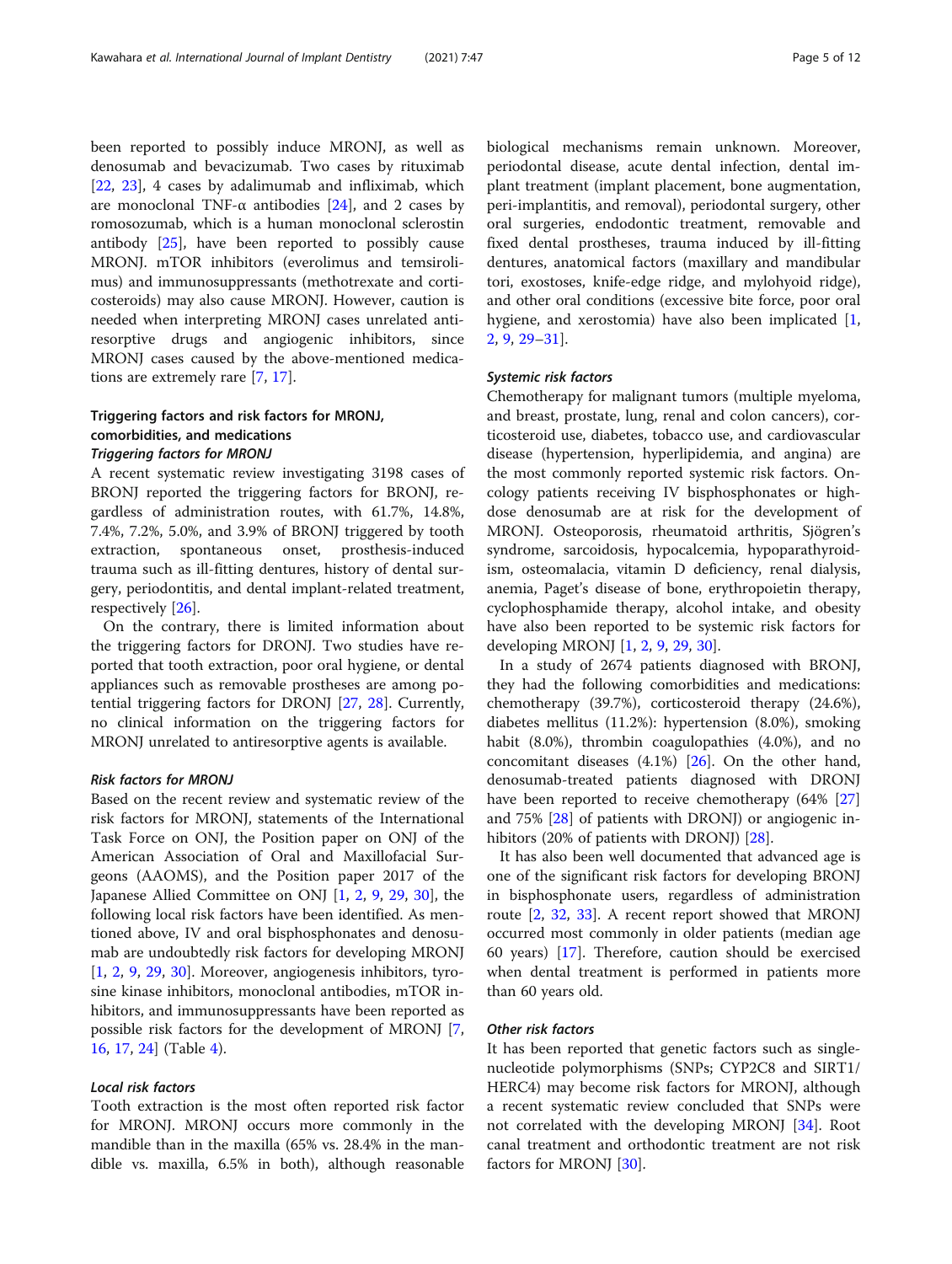<span id="page-5-0"></span>

| <b>Table 4</b> Risk factors for MRONJ |  |  |  |  |
|---------------------------------------|--|--|--|--|
|---------------------------------------|--|--|--|--|

| <b>Risk factors</b>   |                          |                                                                                                                                                                                                                                                                                                                                        |
|-----------------------|--------------------------|----------------------------------------------------------------------------------------------------------------------------------------------------------------------------------------------------------------------------------------------------------------------------------------------------------------------------------------|
| Local risk<br>factors | Anatomical factors       | mandible rather than maxilla maxillary or mandibular tori exostoses knife-edge ridgemylohyoid ridge                                                                                                                                                                                                                                    |
|                       | Dental treatment         | tooth extraction implant treatment (placement, bone augmentation, periimplantitis, removal) periodontal surgery<br>endodontic treatment (especially apicectomy) other oral surgery except for above-mentioned risk factors                                                                                                             |
|                       | Dental prosthesis        | fixed prostheses (non-passive fit) ill-fitting dentures                                                                                                                                                                                                                                                                                |
|                       | Other oral<br>conditions | excessive bite force poor oral hygiene xerostomia                                                                                                                                                                                                                                                                                      |
| Systemic risk         | Medications              | chemotherapy for malignant tumors corticosteroids                                                                                                                                                                                                                                                                                      |
| factors               | Systemic diseases        | oncology patients receiving IV bisphosphonates or high-dose denosumab diabetes osteoporosis rheumatoid<br>arthritis cardiovascular disease (hypertension, hyperlipidemia and angina) Sjögren's syndrome sarcoidosis<br>hypocalcemia hypoparathyroidism osteomalacia vitamin D deficiency renal dialysis anemia Paget's disease of bone |
|                       | Others                   | tobacco use alcohol intake obesity advanced age                                                                                                                                                                                                                                                                                        |
| Other risk<br>factors | Genetic factors          | single-nucleotide polymorphisms (CYP2C8, SIRT1/HERC4)                                                                                                                                                                                                                                                                                  |

## Clinical considerations in dental treatment for the prevention of MRONJ

## Cancer patients prior to initiation of high-dose antiresorptive agents  $[1, 9, 10, 30, 35]$  $[1, 9, 10, 30, 35]$  $[1, 9, 10, 30, 35]$  $[1, 9, 10, 30, 35]$  $[1, 9, 10, 30, 35]$  $[1, 9, 10, 30, 35]$  $[1, 9, 10, 30, 35]$  $[1, 9, 10, 30, 35]$  $[1, 9, 10, 30, 35]$  $[1, 9, 10, 30, 35]$

It has been well documented that cancer patients receiving powerful antiresorptive therapy are among those at highest risk for the development of BRONJ/DRONJ. Therefore, if the patient's systemic condition permits, prior to initiation of powerful antiresorptive therapy, a good oral condition should be provided by comprehensive dental assessment including radiographic dental, periodontal, and radiographic examinations. Patient education for the maintenance of good oral hygiene and regarding the risk factors for the development of ARONJ is also important. Appropriate management of patients prior to high-dose antiresorptive therapy decreases the incidence of BRONJ/DRONJ [\[35](#page-10-0)–[38](#page-10-0)].

Unrestorable and/or poor prognosis teeth should be extracted. Other necessary elective dentoalveolar surgery should also be completed. Antiresorptive therapy may be started after epithelial wound coverage is completed if the systemic condition permits. In humans, epithelial wound coverage is complete in 14 to 21 days. In addition to denture-induced ulcers on mucosa, especially the areas around the mylohyoid line and the maxillary or mandibular torus, the fitting of complete dentures and removable partial dentures should be examined when patients use either or both of them. Their relining or new fabrication should be performed prior to initiation of antiresorptive therapy when the dentures are clinically judged as ill-fitting. Ideally, placement of dental implants should be completed before the administration of high-dose antiresorptive agents, although nonurgent surgical procedures should be delayed if necessary [[2,](#page-9-0) [9\]](#page-9-0). Cessation of smoking is strongly recommended. Uncontrolled systemic diseases

that are risk factors for developing BRONJ/DRONJ should be under control, if possible, prior to initiation of antiresorptive therapy. The start date of antiresorptive therapy must be decided by the oncologist or physician after dentists communicate fully with them regarding dental treatment. Both physicians and dentists must explain the benefits of antiresorptive therapies and the risks of BRONJ/DRONJ to patients before anti-resorptive therapy. However, high-dose antiresorptive therapy may be acceptable in parallel with dental education, examination, and treatment when high-dose antiresorptive therapy cannot be delayed due to progression of bone metastasis and the need for therapy to inhibit SREs [[30\]](#page-10-0).

## Osteoporosis patients prior to initiation of antiresorptive agents [\[1,](#page-9-0) [9](#page-9-0), [10](#page-9-0), [30](#page-10-0), [35](#page-10-0)]

Osteoporosis is well known as one of the risk factors for developing BRONJ/DRONJ, although the incidence of BRONJ/DRONJ is relatively low in oral bisphosphonate or denosumab users for osteoporosis treatment compared to the incidence in high-dose IV bisphosphonate or denosumab users with malignant tumors. Clinical considerations for MRONJ in osteoporosis patients taking oral bisphosphonates and subcutaneous denosumab are basically the same for those in cancer patients receiving powerful antiresorptive agents. In particular, dentists should educate patients that the risk of developing BRONJ seems to increase when administration duration exceeds 3 or 4 years in oral bisphosphonate users [\[1](#page-9-0), [39\]](#page-10-0), since long-term treatment periods are generally required for osteoporosis. The same point should be made to denosumab users for osteoporosis, although there is limited information on the relationship between administration duration of denosumab and the risk of developing DRONJ.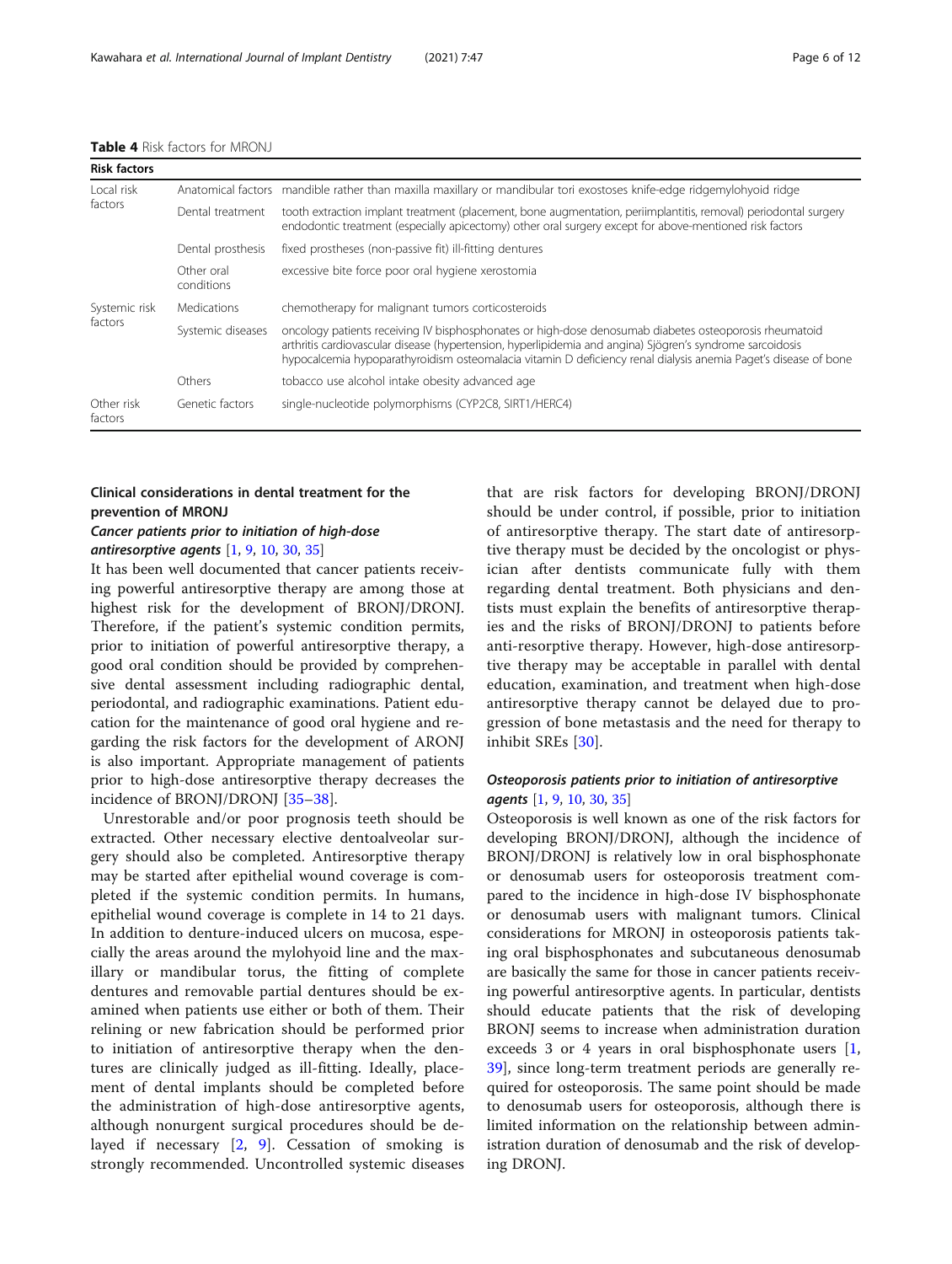## Cancer and osteoporosis patients receiving antiresorptive therapy

To suppress and decrease the potential risk of the development of ARONJ, some clinical recommendations to prevent ARONJ have been reported in position papers, guideline, consensus statements, or reviews [\[1](#page-9-0), [2,](#page-9-0) [10](#page-9-0), [30](#page-10-0), [35,](#page-10-0) [40\]](#page-10-0). In this section, some clinical protocols for the prevention of ARONJ are introduced, although all of them do not always have high-level scientific evidence. First of all, maintaining good oral hygiene and dental care is the most important measure to prevent new pathological lesions possibly triggering ARONJ. Dental education should also be continued.

Surgical treatment including tooth extraction in antiresorptive agent users Tooth extraction has been well documented to be one of the most serious risk factors for developing ARONJ  $[1, 2, 10, 30, 35]$  $[1, 2, 10, 30, 35]$  $[1, 2, 10, 30, 35]$  $[1, 2, 10, 30, 35]$  $[1, 2, 10, 30, 35]$  $[1, 2, 10, 30, 35]$  $[1, 2, 10, 30, 35]$  $[1, 2, 10, 30, 35]$  $[1, 2, 10, 30, 35]$  $[1, 2, 10, 30, 35]$  $[1, 2, 10, 30, 35]$ . The estimated risk for developing BRONJ after tooth extraction in cancer patients receiving IV bisphosphonates ranges from 1.6 to 14.8%  $[1, 10]$  $[1, 10]$  $[1, 10]$  $[1, 10]$ . Most recently, it has been recommended that dentists start invasive dental treatment without discontinuation of IV or oral bisphosphonates [[10,](#page-9-0) [30\]](#page-10-0), although it has been previously recommended that non-restorable teeth may be treated by removal of the crown and endodontic treatment of the remaining roots without extraction in cancer patients receiving IV bisphosphonates [\[1](#page-9-0)]. Perioperative administration of antibacterial agents is recommended when tooth extraction is performed. Moreover, it has been recommended that smoothing the remaining sharp edges of alveolar bone and wound closure with mucoperiosteal flaps lined by periosteum should be performed [\[30](#page-10-0)]. On the other hand, there is limited information about the relationship between tooth extraction and denosumab users. However, a recent clinical guideline and the Japanese position paper have recommended that invasive dental treatment including tooth extraction could be performed without a drug holiday [\[10](#page-9-0), [30\]](#page-10-0).

Dental implant treatment in antiresorptive agent users Placement of dental implants, removal of dental implants, peri-implantitis, and taking oral bisphosphonates after implant placement have been reported to trigger the induction of ARONJ in osteoporosis or cancer patients [\[30,](#page-10-0) [31](#page-10-0), [41](#page-10-0)–[44](#page-10-0)]. The differences and the degrees of risk for developing ARONJ among these implant-related events have not been fully elucidated, since scientific and clinical data are limited. However, based on our current knowledge, administration route (oral vs. intravenous), dose (low-dose vs. high-dose), duration (short-term vs. long-term), and surgical site (maxillae vs. mandible, or anterior vs. posterior sites) may be associated with the development of ARONJ triggered by implant-related events. Implant removal should not be considered in cancer or osteoporosis patients receiving oral and/or intravenous bisphosphonates with peri-implantitis, since implant removal may possibly be one of the risk factors for developing ARONJ [[31\]](#page-10-0). Strict maintenance programs such as short-term recall intervals, oral examinations of soft and hard tissues around natural teeth and dental implants, radiographical evaluations, and professional cleaning of peri-implant tissue are highly recommended.

The AAOMS has proposed that the risk for developing ARONJ in implant treatment is considered to be comparable to that in tooth extraction [\[1](#page-9-0)]. Implant-related surgical procedures are contraindicated in cancer patients receiving high-dose antiresorptive agents. On the other hand, implant treatment may be allowed without a drug holiday in osteoporosis patients receiving oral bisphosphonates or denosumab  $[1, 9, 30, 35]$  $[1, 9, 30, 35]$  $[1, 9, 30, 35]$  $[1, 9, 30, 35]$  $[1, 9, 30, 35]$  $[1, 9, 30, 35]$  $[1, 9, 30, 35]$ . In particular, the AAOMS has recommended that clinical information about possible implant failure with the risk for developing BRONJ should be provided when implant treatment is performed in osteoporosis patients receiving oral bisphosphonates for less than 4 years with no other medical risk factors, although the risks of implant failure and development of ARONJ are relatively low [[1,](#page-9-0) [35](#page-10-0)]. On the contrary, there are no scientific data for clinical recommendations about implant treatment in osteoporosis patients taking oral bisphosphonates for less than 4 years with other medical risk factors and for more than 4 years with or without any medical risk factors [\[1](#page-9-0)]. There is a lack of information about whether implant treatment could be performed. Therefore, caution should be exercised when dental implant treatment is planned for osteoporosis patients taking oral bisphosphonates for more than 4 years, for less than 4 years with medical risk factors, or for osteoporosis patients receiving denosumab, regardless of administration period.

Periodontal therapy in antiresorptive agent users Periodontal disease has been well documented as a risk factor for the development of ARONJ [\[1](#page-9-0), [2,](#page-9-0) [9](#page-9-0), [10,](#page-9-0) [26](#page-10-0), [30\]](#page-10-0). Recently, a systematic review and meta-analysis has also shown that periodontitis poses a higher risk for developing MRONJ, with a risk ratio of 2.75 (95% confidence interval: 1.67–4.52) [\[45\]](#page-10-0). Thus, periodontal treatment is required for patients receiving antiresorptive agents to prevent and decrease the risk of ARONJ. However, periodontal surgery has been reported to be considered a risk factor for developing ARONJ, similar to tooth extraction [\[1](#page-9-0)]. Non-surgical treatment including pocket probing and scaling and root planning for periodontal disease is recommended.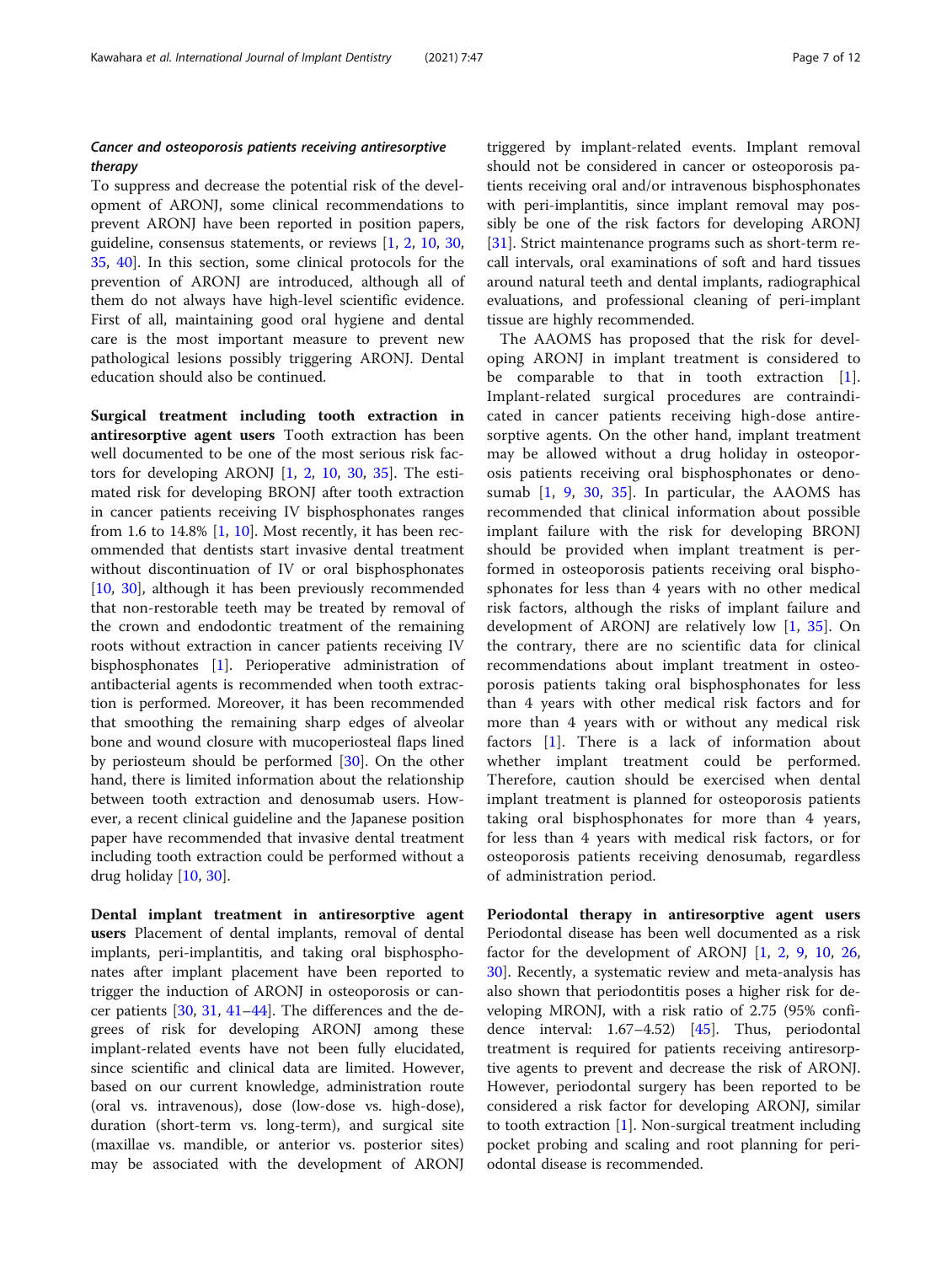Prosthetic treatment in antiresorptive agent users There has been clinical evidence that wearing of illfitting dentures is one of the risk factors for the development of ARONJ  $\left[1, 2, 9, 10, 30, 35\right]$  $\left[1, 2, 9, 10, 30, 35\right]$  $\left[1, 2, 9, 10, 30, 35\right]$  $\left[1, 2, 9, 10, 30, 35\right]$  $\left[1, 2, 9, 10, 30, 35\right]$  $\left[1, 2, 9, 10, 30, 35\right]$  $\left[1, 2, 9, 10, 30, 35\right]$  $\left[1, 2, 9, 10, 30, 35\right]$  $\left[1, 2, 9, 10, 30, 35\right]$  $\left[1, 2, 9, 10, 30, 35\right]$  $\left[1, 2, 9, 10, 30, 35\right]$  $\left[1, 2, 9, 10, 30, 35\right]$  $\left[1, 2, 9, 10, 30, 35\right]$ . Therefore, removable partial and full dentures should be examined and evaluated when patients receiving antiresorptive agents visit dental clinics, even when patients have no chief complaint related to wearing dentures [[1\]](#page-9-0). New fabrication or relining of dentures should be performed for denture stability [\[1](#page-9-0), [35\]](#page-10-0). Fixed partial dentures or single crowns with precise margins may be fabricated, although whether they are the risk factors for developing ARONJ remains unclear [[46\]](#page-10-0).

Endodontic treatment in antiresorptive agent users Endodontic treatment is not considered to be a risk factor for developing ARONJ [[30](#page-10-0)]. However, apicoectomy has been considered a risk factor for developing ARONJ with the same level of risk as tooth extraction [\[1](#page-9-0)]. Moreover, periapical lesions have also been considered to be risk factors for the development of ARONJ [\[1](#page-9-0), [47](#page-10-0)]. Therefore, to resolve periapical lesions, root canal treatment may proceed to prevent the development of ARONJ in antiresorptive users, although apicectomy should be avoided [[35\]](#page-10-0).

# Orthodontic treatment in antiresorptive agent users

There has been no evidence to establish that orthodontic treatment is a risk factor for developing ARONJ. Therefore, in current clinical situations, orthodontic treatment is not considered to be a risk factor for developing ARONJ [\[30](#page-10-0)]. Dentists can start orthodontic treatment in antiresorptive agent users, although it is difficult to move teeth ideally due to the effects of antiresorptive drugs. However, caution should be taken when patients receiving antiresorptive drugs, for whom orthodontic treatment is planned to start, have other risk factors for the development of ARONJ.

## Patients prior to initiation of or receiving other medications for developing MRONJ

There have been no evidence-based clinical recommendations for the prevention of MRONJ induced by medications other than antiresorptive drugs. Basically, clinical recommendations for prevention of MRONJ may follow those in antiresorptive users proposed by the position papers, guidelines, consensus statements, or reviews [\[1](#page-9-0), [2,](#page-9-0) [10,](#page-9-0) [30,](#page-10-0) [35](#page-10-0), [40](#page-10-0)]. More clinical evidences is needed to establish preventive protocols for MRONJ.

## Treatment strategies for MRONJ

There is limited evidence regarding the mechanisms of MRONJ, although several animal MRONJ models have been developed to address them [[48](#page-10-0)–[58\]](#page-10-0). Therefore, current treatment strategies for MRONJ have been constructed based on clinical aspects rather than scientific data. In this section, the treatment strategy for MRONJ at each stage is introduced based on several position papers  $[1, 14, 30, 35]$  $[1, 14, 30, 35]$  $[1, 14, 30, 35]$  $[1, 14, 30, 35]$  $[1, 14, 30, 35]$  $[1, 14, 30, 35]$  $[1, 14, 30, 35]$  $[1, 14, 30, 35]$  $[1, 14, 30, 35]$ , a clinical guideline  $[10]$  $[10]$ , and other studies including systematic reviews and consensus statements by the International Task Force on ONJ [\[2,](#page-9-0) [9](#page-9-0), [26,](#page-10-0) [41,](#page-10-0) [59](#page-10-0)].

#### At risk

No treatment is needed for the "At risk" stage, which is characterized by patients who have or had been treated with IV or oral antiresorptive or antiangiogenic therapy. However, patient education regarding MRONJ (prevalence, risks, and symptoms), maintenance of good oral hygiene, and reduction of modifiable risk factors is required to avoid development of MRONJ [[1,](#page-9-0) [10,](#page-9-0) [26](#page-10-0), [35,](#page-10-0) [59\]](#page-10-0).

#### Stage 0

It has been reported that 50% of patients in "Stage 0" have progressed to stage 1, 2, or  $3$  [[11](#page-9-0)]. Some reports have discussed Stage 0 with BRONJ patients [\[11,](#page-9-0) [60](#page-11-0), [61](#page-11-0)]. The AAOMS [[1](#page-9-0)], the Multinational Association of Supportive Care in Cancer/International Society of Oral Oncology (MASCC/ISOO) and the American Society of Clinical Oncology (ACSO) [\[10\]](#page-9-0), the Japanese Allied Committee on ONJ [[30](#page-10-0)], and the Korean Society for Bone and Mineral Research and the Korean Association of Oral and Maxillofacial Surgeons have included *Stage 0* in staging  $[35]$  $[35]$  $[35]$ , although the International Task Force on ONJ has not included it in the staging of MRONJ due to the potential risk of overdiagnosis [\[2\]](#page-9-0). Therefore, caution should be taken when diagnosing patients who have some symptoms without exposed bone as *Stage 0* MRONJ, due to overdiagnosis. However, symptomatic treatment (chronic pain and infection control by appropriate medications) and conservative management are recommended for patients with Stage 0. A close follow-up system should be created for the early detection of progression to a higher stage of MRONJ [\[1](#page-9-0), [9,](#page-9-0) [10](#page-9-0), [26](#page-10-0), [30,](#page-10-0) [59](#page-10-0)].

### Stage 1

Conservative therapy (e.g., the use of antimicrobial oral rinses, monitoring patients with Stage 1 four times a year, improvement of oral hygiene) is recommended along with continuing patient education. Communication between the oncologists and/or physicians and dentists is strongly encouraged. Immediate surgery is not required at this stage, although minor surgical procedures such as sequestration or removal of necrotic bone are recommended to reduce soft tissue trauma [[1,](#page-9-0) [9](#page-9-0), [10,](#page-9-0) [26,](#page-10-0) [30](#page-10-0), [35\]](#page-10-0).

#### Stage 2

Treatment strategies for MRONJ Stages 2 and 3 are difficult to distinguish clearly, since some position papers,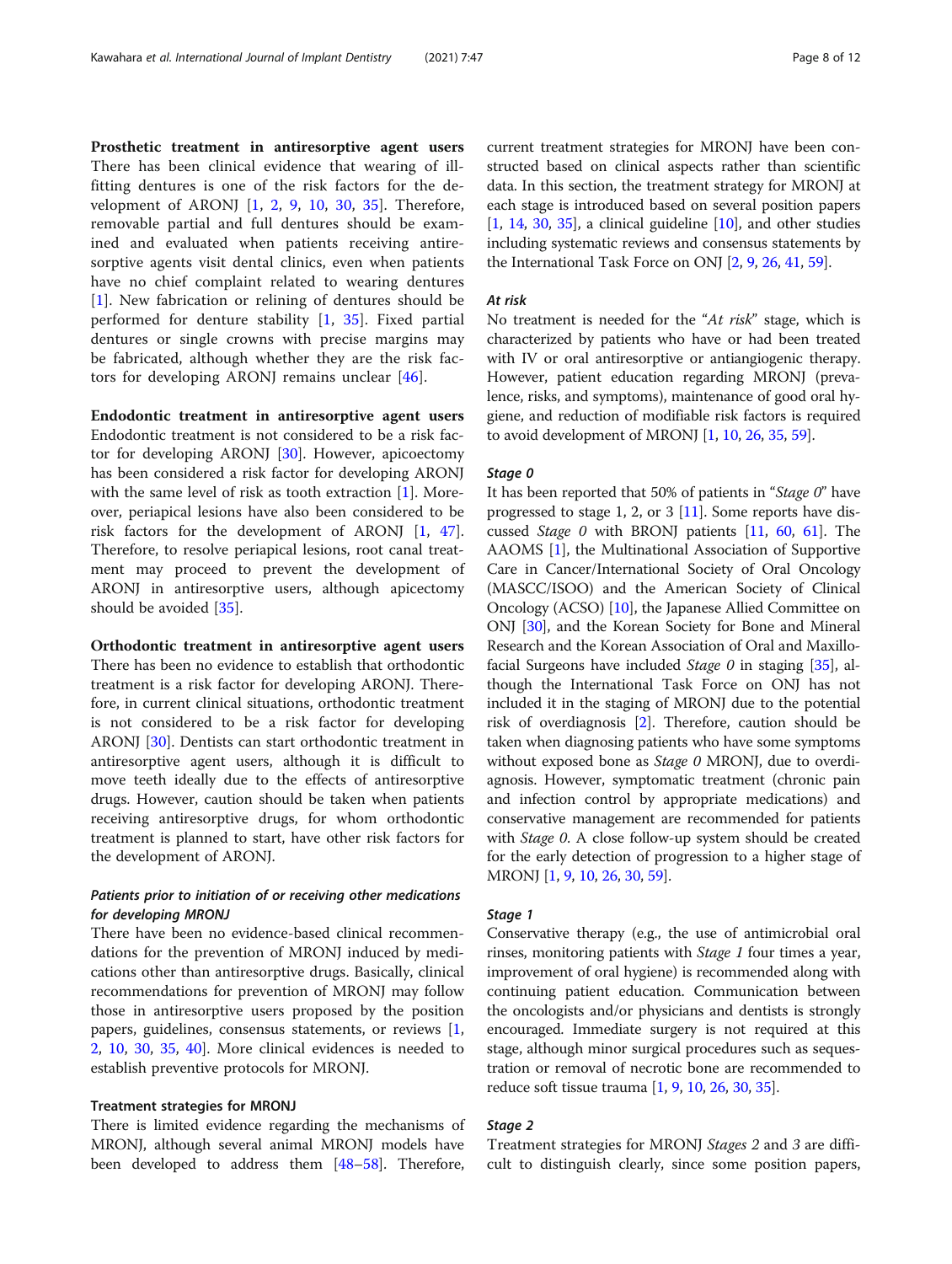clinical reviews, and a clinical guideline recommend conservative rather than surgical treatment. In the following sections, information about treatment strategies for MRONJ Stages 2 and 3 are provided based on position papers, a clinical guideline, and systematic reviews, without any personal opinions.

In addition to antimicrobial mouth rinses, systemic antimicrobial control is recommended with antibiotics, although there is limited clinical evidence regarding which antibiotics are better for patients with Stage 2 MRONJ [[1,](#page-9-0) [9,](#page-9-0) [10](#page-9-0), [26,](#page-10-0) [30,](#page-10-0) [35](#page-10-0)]. Pain control and removal or debridement of necrotic bone may be considered, since formation of a bacterial membrane on exposed bone has been reported to inhibit the efficacy of systemic antimicrobial therapy [[62](#page-11-0)–[64](#page-11-0)]. Follow-up every 8 weeks and patient education are also recommended based on the guideline for MRONJ [[10\]](#page-9-0).

#### Stage 3

As with other stages of MRONJ, treatment revolves around antimicrobial mouth rinse and systemic antibiotic therapy with pain control. However, the necessity for extensive treatment is greater in many MRONJ cases. Surgical removal of a superficial and well-defined sequestrum should be considered when adjacent soft tissue is irritated by the sequestrum. Moreover, resection of a sequestrum, partial resection of maxillary bone, or hemi-mandibular resection should be performed for longer-term symptom amelioration. Referral to surgeons and/or oncologists may be needed when performing surgical procedures, since the bone lesions that are planned for removal, debridement, or resection may include cancer metastasis [[1,](#page-9-0) [9,](#page-9-0) [10,](#page-9-0) [26,](#page-10-0) [30](#page-10-0), [35](#page-10-0)].

#### Surgical treatment for MRONJ

As already described, some position papers, clinical reviews, and a clinical guideline have recommended nonsurgical treatment strategies for amelioration and/or resolution of MRONJ [\[1](#page-9-0), [9](#page-9-0), [10,](#page-9-0) [26,](#page-10-0) [30](#page-10-0), [35](#page-10-0)]. However, recently, a systematic review demonstrated that conservative and extensive surgical approaches improved the healing rate of MRONJ when compared with a nonsurgical approach  $[41]$  $[41]$ . The study reported that the healing rates of Stages 1, 2, and 3 with a nonsurgical approach were 33%, 24%, and 0%, respectively. On the other hand, the authors have demonstrated that the healing rates of MRONJ with conservative surgical and extensive surgical approaches were 72% and 87% for Stage 1, 79% and 96% for Stage 2, and 27% and 81% for Stage 3, respectively. Therefore, a surgical approach, rather than a nonsurgical approach, may be considered first if the patient's systemic condition permits. However, the complete healing rate of MRONJ in cancer patients receiving high-dose antiresorptive therapy has been reported to be approximately 50%, even though a surgical approach was chosen as a treatment strategy for MRONJ [[65\]](#page-11-0), which suggests that caution should be exercised, since a surgical approach is not always superior to a nonsurgical approach for treatment for MRONJ lesions.

## Cessation of antiresorptive drugs

First of all, dentists should not decide the cessation of high-dose antiresorptive agents, known as a drug holiday, in the patients who have serious clinical conditions such as cancer or immunosuppression, since discontinuation of antiresorptive agents has a potential risk of the relapse of SREs or tumor induced hypercalcemia. There is limited evidence that cessation of antiresorptive agents contributes to preventing BRONJ/DRONJ in many position papers and a guideline [\[1,](#page-9-0) [9,](#page-9-0) [10,](#page-9-0) [30](#page-10-0), [35](#page-10-0), [38\]](#page-10-0), although they have reported that cessation of antiresorptive agents is controversial.

The half-life of bisphosphonates has been reported to be more than 10 years due to the higher affinity to hydroxyapatite, although that of denosumab is about 26 days after administration  $[66]$  $[66]$  $[66]$ . Moreover, the European Calcified Tissue Society has concluded that denosumab should not be discontinued without consideration of alternative treatment [\[67](#page-11-0)].

On the other hand, many reports have assessed the effects of discontinuation of antiresorptive agents on the resolution and/or amelioration of BRONJ/DRONJ. Most studies have demonstrated no effects on the clinical outcomes by cessation of antiresorptive agents [[68](#page-11-0)–[73](#page-11-0)], whereas two of them reported that a drug holiday had a positive effect on healing of BRONJ/DRONJ [[74,](#page-11-0) [75\]](#page-11-0).

Therefore, theoretically, given the above-mentioned reasons, taking into account the risks and benefits of discontinuation of antiresorptive agents with respect to systemic conditions, cessation of antiresorptive agents for the prevention or healing/amelioration of BRONJ/ DRONJ is basically not recommended.

## Conclusions

Within the limitation of this literature review due to no systematic review and meta-analysis, the current status of MRONJ, such as epidemiology, risk factors, and staging of and treatment strategies, was described based on the clinical guidelines for MRONJ, the position papers on MRONJ, consensus statements, and literature reviews. Some clinical recommendations for each dental treatment in osteoporosis patients and cancer patients prior to or currently receiving antiresorptive agents were also described. There is a certain level of clinical evidence supporting the clinical recommendations for bisphosphonate users, whereas there is limited evidence for denosumab, angiogenesis inhibitors, and other medications. The mode of action of each drug is quite different,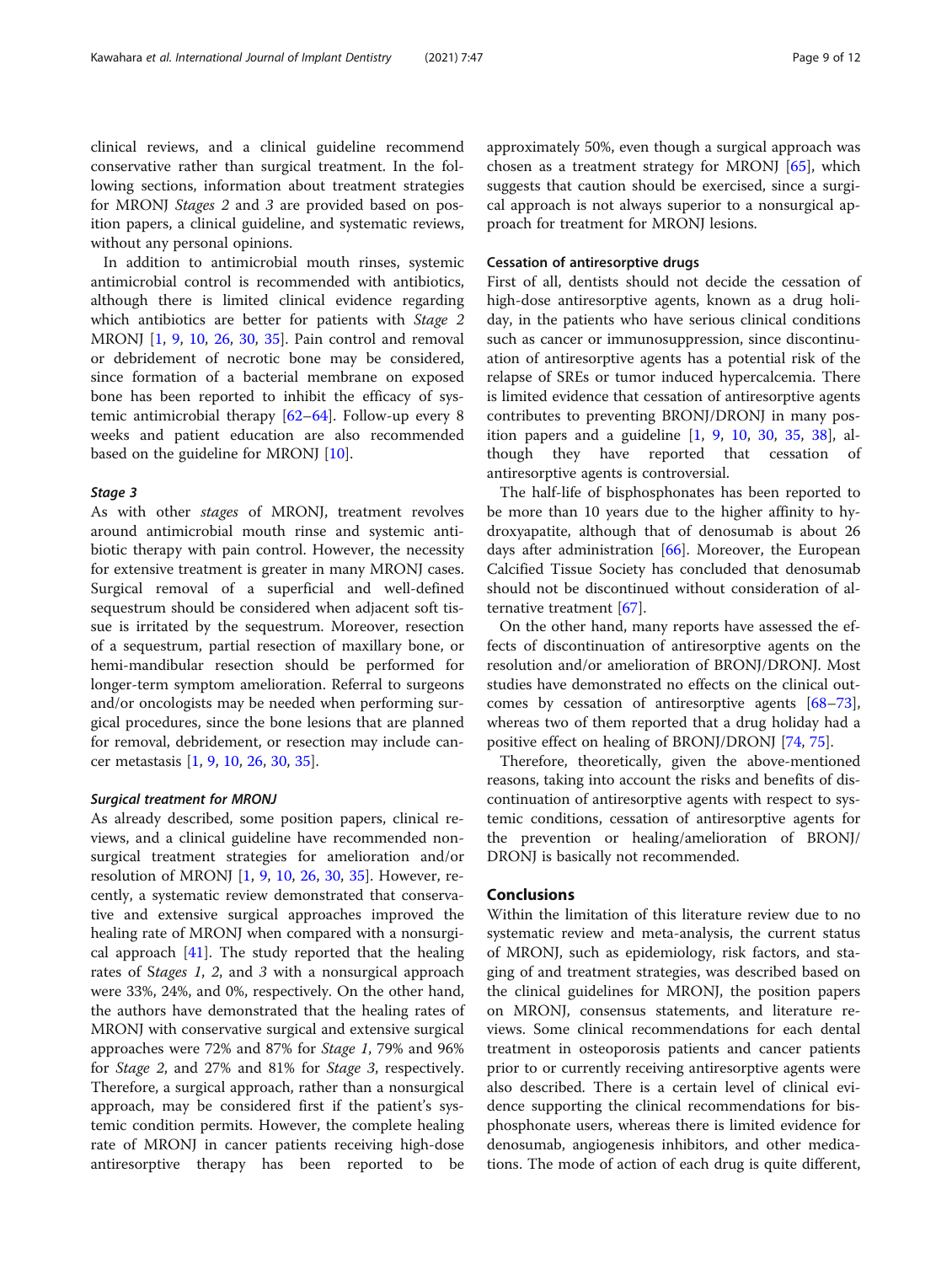<span id="page-9-0"></span>although the clinical characteristics of MRONJ are similar among drugs. Therefore, caution should be exercised when dental treatment is performed for users of denosumab, angiogenesis inhibitors, and other medications. Further clinical evidence needs to be accumulated to adequately create clinical recommendations/guidelines for patients at higher risk of MRONJ.

#### Abbreviations

MRONJ: Medication-related osteonecrosis of the jaw; BRONJ: Bisphosphonate-related osteonecrosis of the jaw; DRONJ: Denosumab-related osteonecrosis of the jaw; ARONJ: Antiresorptive agent-related osteonecrosis of the jaw; SREs: Skeletal-related events; Zol: Zoledronic acid; VEGF: Vascular endothelial cell growth factor; TNF: Tumor necrosis factor; AAOMS: The American Association of Oral and Maxillofacial Surgeons

#### Acknowledgements

Not applicable.

#### Authors' contributions

SK and TS conceived and designed the study. MK and SK contributed to all reviews and interpretations for the selected articles. MK wrote the final paper, and SK was responsible for the English review of the manuscript. All authors approved the final version of the manuscript.

#### Funding

This work was supported by JSPS KAKENHI (Grant No. 18H02994).

#### Availability of data and materials

The datasets used and/or analyzed during the current study are available from the corresponding author on reasonable request.

#### **Declarations**

Ethics approval and consent to participate Not applicable.

#### Consent for publication

Not applicable.

#### Competing interests

Mampei Kawahara, Shinichiro Kuroshima, and Takashi Sawase declare that they have no competing interests.

#### Received: 14 January 2021 Accepted: 17 March 2021 Published online: 14 May 2021

#### References

- 1. Ruggiero SL, Dodson TB, Fantasia J, Goodday R, Aghaloo T, Mehrotra B, et al. American Association of Oral and Maxillofacial Surgeons position paper on medication-related osteonecrosis of the jaw–2014 update. J Oral Maxillofac Surg. 2014;72(10):1938–56. [https://doi.org/10.1016/j.joms.2](https://doi.org/10.1016/j.joms.2014.04.031) [014.04.031](https://doi.org/10.1016/j.joms.2014.04.031).
- 2. Khan AA, Morrison A, Hanley DA, Felsenberg D, McCauley LK, O'Ryan F, et al. Diagnosis and management of osteonecrosis of the jaw: a systematic review and international consensus. J Bone Miner Res. 2015;30(1):3–23. [https://doi.org/10.1002/jbmr.2405.](https://doi.org/10.1002/jbmr.2405)
- 3. Marx RE. Pamidronate (Aredia) and zoledronate (Zometa) induced avascular necrosis of the jaws: a growing epidemic. J Oral Maxillofac Surg. 2003;61(9): 1115–7. [https://doi.org/10.1016/S0278-2391\(03\)00720-1.](https://doi.org/10.1016/S0278-2391(03)00720-1)
- 4. Aghaloo TL, Felsenfeld AL, Tetradis S. Osteonecrosis of the jaw in a patient on Denosumab. J Oral Maxillofac Surg. 2010;68(5):959–63. [https://doi.org/1](https://doi.org/10.1016/j.joms.2009.10.010) [0.1016/j.joms.2009.10.010.](https://doi.org/10.1016/j.joms.2009.10.010)
- 5. Taylor KH, Middlefell LS, Mizen KD. Osteonecrosis of the jaws induced by anti-RANK ligand therapy. Br J Oral Maxillofac Surg. 2010;48(3):221–3. <https://doi.org/10.1016/j.bjoms.2009.08.030>.
- 6. Estilo CL, Fornier M, Farooki A, Carlson D, Bohle G, Huryn JM. Osteonecrosis of the jaw related to bevacizumab. J Clin Oncol. 2008;26(24):4037–8. [https://](https://doi.org/10.1200/JCO.2007.15.5424) [doi.org/10.1200/JCO.2007.15.5424](https://doi.org/10.1200/JCO.2007.15.5424).
- 7. King R, Tanna N, Patel V. Medication-related osteonecrosis of the jaw unrelated to bisphosphonates and denosumab—a review. Oral Surg Oral Med Oral Pathol Oral Radiol. 2019;127(4):289–99. [https://doi.org/10.1016/j.](https://doi.org/10.1016/j.oooo.2018.11.012) [oooo.2018.11.012](https://doi.org/10.1016/j.oooo.2018.11.012).
- 8. Miksad RA, Lai KC, Dodson TB, Woo SB, Treister NS, Akinyemi O, et al. Quality of life implications of bisphosphonate-associated osteonecrosis of the jaw. Oncologist. 2011;16(1):121–32. [https://doi.org/10.1634/](https://doi.org/10.1634/theoncologist.2010-0183) [theoncologist.2010-0183](https://doi.org/10.1634/theoncologist.2010-0183).
- 9. Khan AA, Morrison A, Kendler DL, Rizzoli R, Hanley DA, Felsenberg D, et al. Case-Based Review of Osteonecrosis of the Jaw (ONJ) and Application of the International Recommendations for Management From the International Task Force on ONJ. J Clin Densitom. 2017;20(1):8–24. [https://](https://doi.org/10.1016/j.jocd.2016.09.005) [doi.org/10.1016/j.jocd.2016.09.005.](https://doi.org/10.1016/j.jocd.2016.09.005)
- 10. Yarom N, Shapiro CL, Peterson DE, Van Poznak CH, Bohlke K, Ruggiero SL, et al. Medication-related osteonecrosis of the jaw: MASCC/ISOO/ASCO Clinical Practice Guideline. J Clin Oncol. 2019;37(25):2270–90. [https://doi.](https://doi.org/10.1200/JCO.19.01186) [org/10.1200/JCO.19.01186](https://doi.org/10.1200/JCO.19.01186).
- 11. Fedele S, Porter SR, D'Aiuto F, Aljohani S, Vescovi P, Manfredi M, et al. Nonexposed variant of bisphosphonate-associated osteonecrosis of the jaw: a case series. Am J Med. 2010;123(11):1060–4. [https://doi.org/10.1016/j.a](https://doi.org/10.1016/j.amjmed.2010.04.033) [mjmed.2010.04.033](https://doi.org/10.1016/j.amjmed.2010.04.033).
- 12. Limones A, Sáez-Alcaide LM, Díaz-Parreño SA, Helm A, Bornstein MM, Molinero-Mourelle P. Medication-related osteonecrosis of the jaws (MRONJ) in cancer patients treated with denosumab VS. zoledronic acid: a systematic review and meta-analysis. Med Oral Patol Oral Cir Bucal. 2020;25:e326–36. [https://doi.org/10.4317/medoral.23324.](https://doi.org/10.4317/medoral.23324)
- 13. Ulmner M, Jarnbring F, Törring O. Osteonecrosis of the jaw in Sweden associated with the oral use of bisphosphonate. J Oral Maxillofac Surg. 2014; 72(1):76–82. <https://doi.org/10.1016/j.joms.2013.06.221>.
- 14. Svejda B, Muschitz C, Gruber R, Brandtner C, Svejda C, Gasser RW, et al. [Position paper on medication-related osteonecrosis of the jaw (MRONJ)]. Wien Med Wochenschr. 2016;166(1–2):68–74. [https://doi.org/10.1007/s103](https://doi.org/10.1007/s10354-016-0437-2) [54-016-0437-2](https://doi.org/10.1007/s10354-016-0437-2).
- 15. Mavrokokki T, Cheng A, Stein B, Goss A. Nature and frequency of bisphosphonate-associated osteonecrosis of the jaws in Australia. J Oral Maxillofac Surg. 2007;65(3):415–23. [https://doi.org/10.1016/j.joms.2006.10.061.](https://doi.org/10.1016/j.joms.2006.10.061)
- 16. Guarneri V, Miles D, Robert N, Diéras V, Glaspy J, Smith I, et al. Bevacizumab and osteonecrosis of the jaw: incidence and association with bisphosphonate therapy in three large prospective trials in advanced breast cancer. Breast Cancer Res Treat. 2010;122(1):181–8. [https://doi.org/10.1007/](https://doi.org/10.1007/s10549-010-0866-3) [s10549-010-0866-3.](https://doi.org/10.1007/s10549-010-0866-3)
- 17. Nicolatou-Galitis O, Kouri M, Papadopoulou E, Vardas E, Galiti D, Epstein JB, et al. Osteonecrosis of the jaw related to non-antiresorptive medications: a systematic review. Support Care Cancer. 2019;27(2):383–94. [https://doi.org/1](https://doi.org/10.1007/s00520-018-4501-x) [0.1007/s00520-018-4501-x](https://doi.org/10.1007/s00520-018-4501-x).
- 18. Zhang X, Hamadeh IS, Song S, Katz J, Moreb JS, Langaee TY, et al. Osteonecrosis of the Jaw in the United States Food and Drug Administration's Adverse Event Reporting System (FAERS). J Bone Miner Res. 2016;31(2):336–40. [https://doi.org/10.1002/jbmr.2693.](https://doi.org/10.1002/jbmr.2693)
- 19. Viviano M, Rossi M, Cocca S. A rare case of osteonecrosis of the jaw related to imatinib. J Korean Assoc Oral Maxillofac Surg. 2017;43(2):120–4. [https://](https://doi.org/10.5125/jkaoms.2017.43.2.120) [doi.org/10.5125/jkaoms.2017.43.2.120.](https://doi.org/10.5125/jkaoms.2017.43.2.120)
- 20. Antonuzzo L, Lunghi A, Giommoni E, Brugia M, Di Costanzo F. Regorafenib also can cause osteonecrosis of the jaw. J Natl Cancer Inst. 2016;108(4): diw002. https://doi.org/10.1093/inci/diw002.
- 21. Marino R, Orlandi F, Arecco F, Gandolfo S, Pentenero M. Osteonecrosis of the jaw in a patient receiving cabozantinib. Aust Dent J. 2015;60(4):528–31. [https://doi.org/10.1111/adj.12254.](https://doi.org/10.1111/adj.12254)
- 22. Allegra A, Oteri G, Alonci A, Bacci F, Penna G, Minardi V, et al. Association of osteonecrosis of the jaws and POEMS syndrome in a patient assuming rituximab. J Craniomaxillofac Surg. 2014;42(4):279–82. [https://doi.org/10.101](https://doi.org/10.1016/j.jcms.2013.05.014) [6/j.jcms.2013.05.014.](https://doi.org/10.1016/j.jcms.2013.05.014)
- 23. Keribin P, Guerrot D, Jardin F, Moizan H. Osteonecrosis of the jaw in a patient presenting with post-transplantation lymphoproliferative disorder treated with rituximab: a case report. J Oral Maxillofac Surg. 2017;75(12): 2599–605. <https://doi.org/10.1016/j.joms.2017.05.016>.
- 24. Sacco R, Shah S, Leeson R, Moraschini V, de Almeida Barros Mourão CF, Akintola O, et al. Osteonecrosis and osteomyelitis of the jaw associated with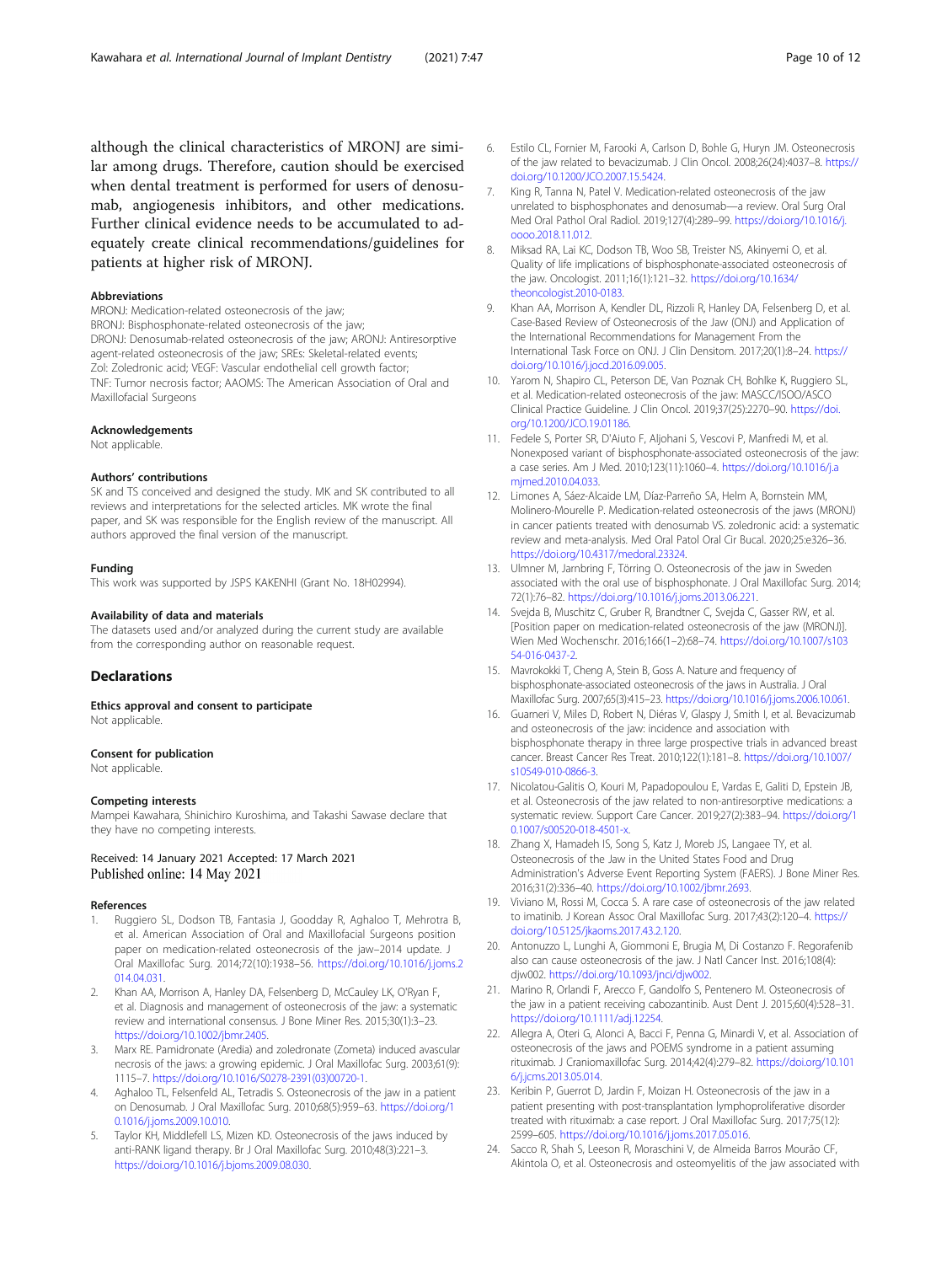<span id="page-10-0"></span>tumour necrosis factor-alpha (TNF-α) inhibitors: a systematic review. Br J Oral Maxillofac Surg. 2020;58:25–33. [https://doi.org/10.1016/j.bjoms.2019.09.](https://doi.org/10.1016/j.bjoms.2019.09.023) [023.](https://doi.org/10.1016/j.bjoms.2019.09.023)

- 25. Cosman F, Crittenden DB, Adachi JD, Binkley N, Czerwinski E, Ferrari S, et al. Romosozumab treatment in postmenopausal women with osteoporosis. N Engl J Med. 2016;375(16):1532–43. [https://doi.org/10.1056/NEJMoa1607948.](https://doi.org/10.1056/NEJMoa1607948)
- 26. Fliefel R, Tröltzsch M, Kühnisch J, Ehrenfeld M, Otto S. Treatment strategies and outcomes of bisphosphonate-related osteonecrosis of the jaw (BRONJ) with characterization of patients: a systematic review. Int J Oral Maxillofac Surg. 2015;44(5):568–85. [https://doi.org/10.1016/j.ijom.2015.01.026.](https://doi.org/10.1016/j.ijom.2015.01.026)
- 27. Fizazi K, Carducci M, Smith M, Damião R, Brown J, Karsh L, et al. Denosumab versus zoledronic acid for treatment of bone metastases in men with castration-resistant prostate cancer: a randomised, double-blind study. Lancet. 2011;377(9768):813–22. [https://doi.org/10.1016/S0140-6736\(10\)62344-6.](https://doi.org/10.1016/S0140-6736(10)62344-6)
- 28. Stopeck AT, Lipton A, Body JJ, Steger GG, Tonkin K, de Boer RH, et al. Denosumab compared with zoledronic acid for the treatment of bone metastases in patients with advanced breast cancer: a randomized, doubleblind study. J Clin Oncol. 2010;28(35):5132–9. [https://doi.org/10.1200/JCO.2](https://doi.org/10.1200/JCO.2010.29.7101) [010.29.7101.](https://doi.org/10.1200/JCO.2010.29.7101)
- 29. McGowan K, McGowan T, Ivanovski S. Risk factors for medication-related osteonecrosis of the jaws: A systematic review. Oral Dis. 2018;24(4):527–36. <https://doi.org/10.1111/odi.12708>.
- 30. Yoneda T, Hagino H, Sugimoto T, Ohta H, Takahashi S, Soen S, et al. Antiresorptive agent-related osteonecrosis of the jaw: Position Paper 2017 of the Japanese Allied Committee on Osteonecrosis of the Jaw. J Bone Miner Metab. 2017;35(1):6–19. [https://doi.org/10.1007/s00774-016-0810-7.](https://doi.org/10.1007/s00774-016-0810-7)
- 31. Yamamoto S, Maeda K, Kouchi I, Hirai Y, Taniike N, Yamashita D, et al. Development of antiresorptive agent-related osteonecrosis of the jaw after dental implant removal: a case report. J Oral Implantol. 2018;44(5):359–64. <https://doi.org/10.1563/aaid-joi-D-18-00032>.
- 32. Pazianas M, Miller P, Blumentals WA, Bernal M, Kothawala P. A review of the literature on osteonecrosis of the jaw in patients with osteoporosis treated with oral bisphosphonates: prevalence, risk factors, and clinical characteristics. Clin Ther. 2007;29(8):1548–58. [https://doi.org/10.1016/j.](https://doi.org/10.1016/j.clinthera.2007.08.008) [clinthera.2007.08.008](https://doi.org/10.1016/j.clinthera.2007.08.008).
- 33. Badros A, Weikel D, Salama A, Goloubeva O, Schneider A, Rapoport A, et al. Osteonecrosis of the jaw in multiple myeloma patients: clinical features and risk factors. J Clin Oncol. 2006;24(6):945–52. [https://doi.org/10.1200/JCO.2](https://doi.org/10.1200/JCO.2005.04.2465) [005.04.2465.](https://doi.org/10.1200/JCO.2005.04.2465)
- 34. Sandro Pereira da Silva J, Pullano E, Raje NS, Troulis MJ, August M. Genetic predisposition for medication-related osteonecrosis of the jaws: a systematic review. Int J Oral Maxillofac Surg. 2019;48:1289–99. [https://doi.org/10.1016/j.](https://doi.org/10.1016/j.ijom.2019.04.014) [ijom.2019.04.014](https://doi.org/10.1016/j.ijom.2019.04.014).
- 35. Kim KM, Rhee Y, Kwon YD, Kwon TG, Lee JK, Kim DY. Medication related osteonecrosis of the jaw: 2015 Position Statement of the Korean Society for Bone and Mineral Research and the Korean Association of Oral and Maxillofacial Surgeons. J Bone Metab. 2015;22(4):151–65. [https://doi.org/1](https://doi.org/10.11005/jbm.2015.22.4.151) [0.11005/jbm.2015.22.4.151.](https://doi.org/10.11005/jbm.2015.22.4.151)
- 36. Yamashita J, McCauley LK. Antiresorptives and osteonecrosis of the jaw. J Evid Based Dent Pract. 2012;12(3):233–47. [https://doi.org/10.1016/S1532-33](https://doi.org/10.1016/S1532-3382(12)70046-5) [82\(12\)70046-5.](https://doi.org/10.1016/S1532-3382(12)70046-5)
- 37. Lo JC, O'Ryan F, Yang J, Hararah MK, Gonzalez JR, Gordon N, et al. Oral health considerations in older women receiving oral bisphosphonate therapy. J Am Geriatr Soc. 2011;59(5):916–22. [https://doi.org/10.1111/j.1532-](https://doi.org/10.1111/j.1532-5415.2011.03371.x) [5415.2011.03371.x.](https://doi.org/10.1111/j.1532-5415.2011.03371.x)
- 38. Hellstein JW, Adler RA, Edwards B, Jacobsen PL, Kalmar JR, Koka S, et al. Managing the care of patients receiving antiresorptive therapy for prevention and treatment of osteoporosis: executive summary of recommendations from the American Dental Association Council on Scientific Affairs. J Am Dent Assoc. 2011;142(11):1243–51. [https://doi.org/1](https://doi.org/10.14219/jada.archive.2011.0108) [0.14219/jada.archive.2011.0108.](https://doi.org/10.14219/jada.archive.2011.0108)
- 39. Stavropoulos A, Bertl K, Pietschmann P, Pandis N, Schiødt M, Klinge B. The effect of antiresorptive drugs on implant therapy: systematic review and meta-analysis. Clin Oral Implants Res. 2018;29(Suppl 18):54–92. [https://doi.](https://doi.org/10.1111/clr.13282) [org/10.1111/clr.13282.](https://doi.org/10.1111/clr.13282)
- 40. Romero-Ruiz MM, Romero-Serrano M, Serrano-González A, Serrera-Figallo MA, Gutiérrez-Pérez JL, Torres-Lagares D. Proposal for a preventive protocol for medication-related osteonecrosis of the jaw. Med Oral Patol Oral Cir Bucal. 2020:24197. <https://doi.org/10.4317/medoral.24197>.
- 41. Rupel K, Ottaviani G, Gobbo M, Contardo L, Tirelli G, Vescovi P, et al. A systematic review of therapeutical approaches in bisphosphonates-related

osteonecrosis of the jaw (BRONJ). Oral Oncol. 2014;50(11):1049–57. [https://](https://doi.org/10.1016/j.oraloncology.2014.08.016) [doi.org/10.1016/j.oraloncology.2014.08.016.](https://doi.org/10.1016/j.oraloncology.2014.08.016)

- 42. Schimmel M, Srinivasan M, McKenna G, Müller F. Effect of advanced age and/or systemic medical conditions on dental implant survival: a systematic review and meta-analysis. Clin Oral Implants Res. 2018;29(Suppl 16):311–30. [https://doi.org/10.1111/clr.13288.](https://doi.org/10.1111/clr.13288)
- 43. Kwon TG, Lee CO, Park JW, Choi SY, Rijal G, Shin HI. Osteonecrosis associated with dental implants in patients undergoing bisphosphonate treatment. Clin Oral Implants Res. 2014;25(5):632–40. [https://doi.org/10.1111/clr.12088.](https://doi.org/10.1111/clr.12088)
- 44. Troeltzsch M, Cagna D, Stähler P, Probst F, Kaeppler G, Ehrenfeld M, et al. Clinical features of peri-implant medication-related osteonecrosis of the jaw: Is there an association to peri-implantitis? J Craniomaxillofac Surg. 2016; 44(12):1945–51. [https://doi.org/10.1016/j.jcms.2016.09.018.](https://doi.org/10.1016/j.jcms.2016.09.018)
- 45. Lorenzo-Pouso AI, Pérez-Sayáns M, Chamorro-Petronacci C, Gándara-Vila P, López-Jornet P, Carballo J, et al. Association between periodontitis and medication-related osteonecrosis of the jaw: A systematic review and metaanalysis. J Oral Pathol Med. 2020;49(3):190–200. <https://doi.org/10.1111/jop.12963>.
- 46. Niibe K, Ouchi T, Iwasaki R, Nakagawa T, Horie N. Osteonecrosis of the jaw in patients with dental prostheses being treated with bisphosphonates or denosumab. J Prosthodont Res. 2015;59(1):3–5. [https://doi.org/10.1016/j.](https://doi.org/10.1016/j.jpor.2014.08.001) [jpor.2014.08.001](https://doi.org/10.1016/j.jpor.2014.08.001).
- 47. Marx RE, Sawatari Y, Fortin M, Broumand V. Bisphosphonate-induced exposed bone (osteonecrosis/osteopetrosis) of the jaws: risk factors, recognition, prevention, and treatment. J Oral Maxillofac Surg. 2005;63(11): 1567–75. [https://doi.org/10.1016/j.joms.2005.07.010.](https://doi.org/10.1016/j.joms.2005.07.010)
- 48. Williams DW, Lee C, Kim T, Yagita H, Wu H, Park S, et al. Impaired bone resorption and woven bone formation are associated with development of osteonecrosis of the jaw-like lesions by bisphosphonate and anti-receptor activator of NF-κB ligand antibody in mice. Am J Pathol. 2014;184(11):3084– 93. [https://doi.org/10.1016/j.ajpath.2014.07.010.](https://doi.org/10.1016/j.ajpath.2014.07.010)
- 49. Pautke C, Kreutzer K, Weitz J, Knödler M, Münzel D, Wexel G, et al. Bisphosphonate related osteonecrosis of the jaw: a minipig large animal model. Bone. 2012;51(3):592–9. [https://doi.org/10.1016/j.bone.2012.04.020.](https://doi.org/10.1016/j.bone.2012.04.020)
- 50. Bi Y, Gao Y, Ehirchiou D, Cao C, Kikuiri T, Le A, et al. Bisphosphonates cause osteonecrosis of the jaw-like disease in mice. Am J Pathol. 2010;177(1):280– 90. <https://doi.org/10.2353/ajpath.2010.090592>.
- 51. López-Jornet P, Camacho-Alonso F, Molina-Miñano F, Gómez-García F, Vicente-Ortega V. An experimental study of bisphosphonate-induced jaws osteonecrosis in Sprague-Dawley rats. J Oral Pathol Med. 2010;39(9):697– 702. [https://doi.org/10.1111/j.1600-0714.2010.00927.x.](https://doi.org/10.1111/j.1600-0714.2010.00927.x)
- 52. Kuroshima S, Yamashita J. Chemotherapeutic and antiresorptive combination therapy suppressed lymphangiogenesis and induced osteonecrosis of the jaw-like lesions in mice. Bone. 2013;56(1):101–9. [https://](https://doi.org/10.1016/j.bone.2013.05.013) [doi.org/10.1016/j.bone.2013.05.013](https://doi.org/10.1016/j.bone.2013.05.013).
- 53. Kuroshima S, Sasaki M, Nakajima K, Tamaki S, Hayano H, Sawase T. Prevalence of bisphosphonate-related osteonecrosis of the jaw-like lesions is increased in a chemotherapeutic dose-dependent manner in mice. Bone. 2018;112:177–86. [https://doi.org/10.1016/j.bone.2018.05.001.](https://doi.org/10.1016/j.bone.2018.05.001)
- 54. Hayano H, Kuroshima S, Sasaki M, Tamaki S, Inoue M, Ishisaki A, et al. Distinct immunopathology in the early stages between different antiresorptives-related osteonecrosis of the jaw-like lesions in mice. Bone. 2020;135:115308. <https://doi.org/10.1016/j.bone.2020.115308>.
- 55. Allen MR, Chu TM, Ruggiero SL. Absence of exposed bone following dental extraction in beagle dogs treated with 9 months of high-dose zoledronic acid combined with dexamethasone. J Oral Maxillofac Surg. 2013;71(6): 1017–26. [https://doi.org/10.1016/j.joms.2012.11.016.](https://doi.org/10.1016/j.joms.2012.11.016)
- 56. de Molon RS, Shimamoto H, Bezouglaia O, Pirih FQ, Dry SM, Kostenuik P, et al. OPG-Fc but not zoledronic acid discontinuation reverses osteonecrosis of the jaws (ONJ) in mice. J Bone Miner Res. 2015;30(9):1627–40. [https://doi.](https://doi.org/10.1002/jbmr.2490) [org/10.1002/jbmr.2490](https://doi.org/10.1002/jbmr.2490).
- 57. Soundia A, Hadaya D, Esfandi N, de Molon RS, Bezouglaia O, Dry SM, et al. Osteonecrosis of the jaws (ONJ) in mice after extraction of teeth with periradicular disease. Bone. 2016;90:133–41. [https://doi.org/10.1016/j.bone.2](https://doi.org/10.1016/j.bone.2016.06.011) [016.06.011](https://doi.org/10.1016/j.bone.2016.06.011).
- 58. Aghaloo TL, Cheong S, Bezouglaia O, Kostenuik P, Atti E, Dry SM, et al. RANK L inhibitors induce osteonecrosis of the jaw in mice with periapical disease. J Bone Miner Res. 2014;29(4):843–54. <https://doi.org/10.1002/jbmr.2097>.
- 59. Moraschini V, Calasans-Maia MD, Louro RS, Arantes EBR, Calasans-Maia JA. Weak evidence for the management of medication-related osteonecrosis of the jaw: An overview of systematic reviews and meta-analyses. J Oral Pathol Med. 2021;50:10–21. [https://doi.org/10.1111/jop.13083.](https://doi.org/10.1111/jop.13083) Epub 2020 Jul 12.